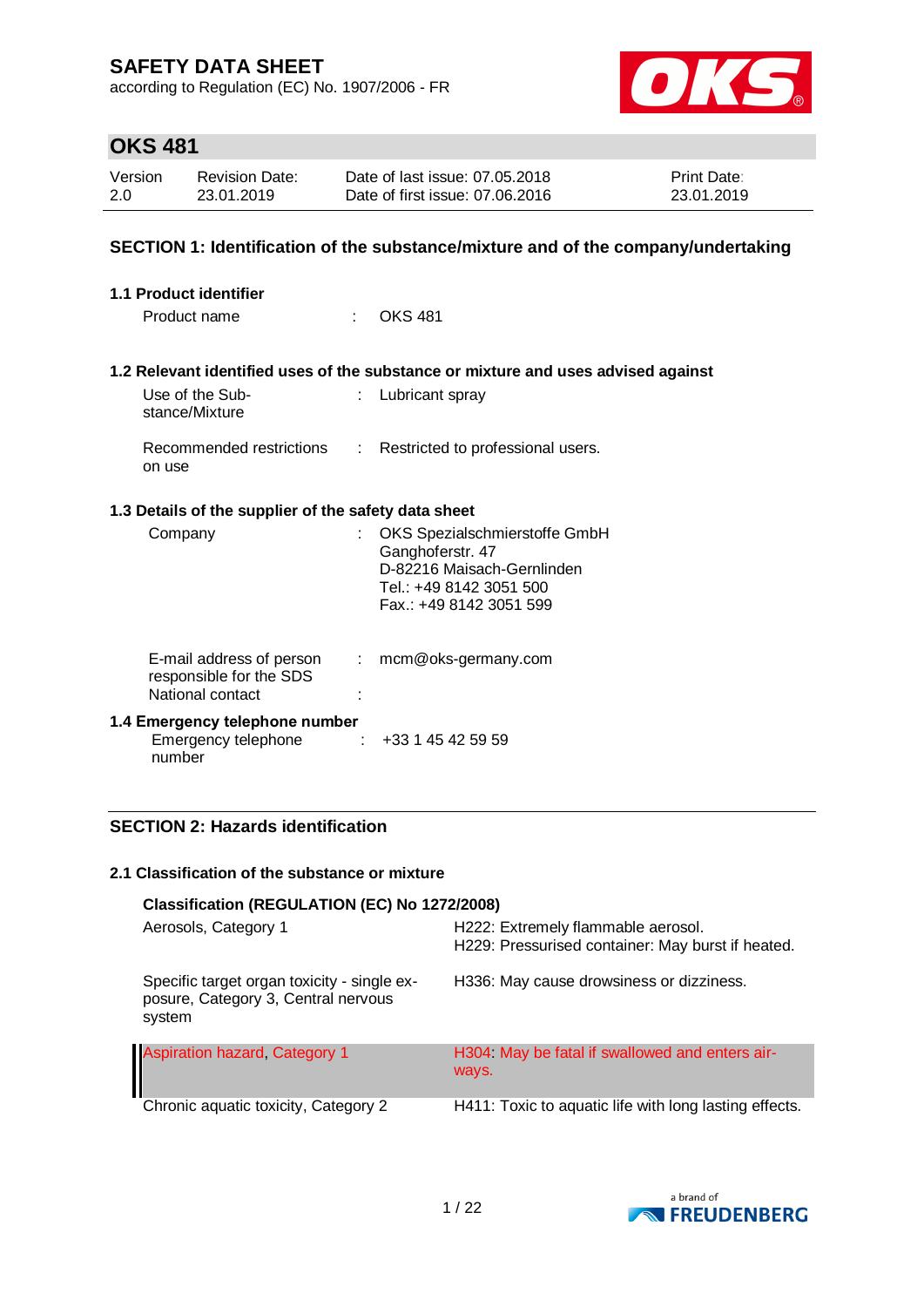according to Regulation (EC) No. 1907/2006 - FR



## **OKS 481**

| Version | <b>Revision Date:</b> | Date of last issue: 07.05.2018  | <b>Print Date:</b> |
|---------|-----------------------|---------------------------------|--------------------|
| 2.0     | 23.01.2019            | Date of first issue: 07.06.2016 | 23.01.2019         |

#### **2.2 Label elements**

| Labelling (REGULATION (EC) No 1272/2008) |  |                                                              |                                                                                                                                                                                                                             |  |
|------------------------------------------|--|--------------------------------------------------------------|-----------------------------------------------------------------------------------------------------------------------------------------------------------------------------------------------------------------------------|--|
| Hazard pictograms                        |  |                                                              |                                                                                                                                                                                                                             |  |
| Signal word                              |  | Danger                                                       |                                                                                                                                                                                                                             |  |
| <b>Hazard statements</b>                 |  | H <sub>222</sub><br>H <sub>229</sub><br>H304<br>H336<br>H411 | Extremely flammable aerosol.<br>Pressurised container: May burst if heated.<br>May be fatal if swallowed and enters air-<br>ways.<br>May cause drowsiness or dizziness.<br>Toxic to aquatic life with long lasting effects. |  |
|                                          |  |                                                              |                                                                                                                                                                                                                             |  |
| Supplemental Hazard<br><b>Statements</b> |  | <b>EUH066</b>                                                | Repeated exposure may cause skin dry-<br>ness or cracking.                                                                                                                                                                  |  |
| Precautionary statements                 |  | <b>Prevention:</b>                                           |                                                                                                                                                                                                                             |  |
|                                          |  | P210                                                         | Keep away from heat, hot surfaces, sparks,<br>open flames and other ignition sources. No<br>smoking.                                                                                                                        |  |
|                                          |  | P211                                                         | Do not spray on an open flame or other<br>ignition source.                                                                                                                                                                  |  |
|                                          |  | P <sub>251</sub><br>P273                                     | Do not pierce or burn, even after use.<br>Avoid release to the environment.                                                                                                                                                 |  |
|                                          |  | <b>Response:</b>                                             |                                                                                                                                                                                                                             |  |
|                                          |  | $P301 + P310$                                                | IF SWALLOWED: Immediately call a<br>POISON CENTER/doctor.                                                                                                                                                                   |  |
|                                          |  | P331<br>P391                                                 | Do NOT induce vomiting.<br>Collect spillage.                                                                                                                                                                                |  |
|                                          |  | Storage:                                                     |                                                                                                                                                                                                                             |  |
|                                          |  | $P410 + P412$                                                | Protect from sunlight. Do not expose to<br>temperatures exceeding 50 °C/ 122 °F.                                                                                                                                            |  |

Hazardous components which must be listed on the label: pentane

#### **2.3 Other hazards**

This substance/mixture contains no components considered to be either persistent, bioaccumulative and toxic (PBT), or very persistent and very bioaccumulative (vPvB) at levels of 0.1% or higher.

### **SECTION 3: Composition/information on ingredients**

#### **3.2 Mixtures**

Chemical nature : Active agent with propellant and solvent.

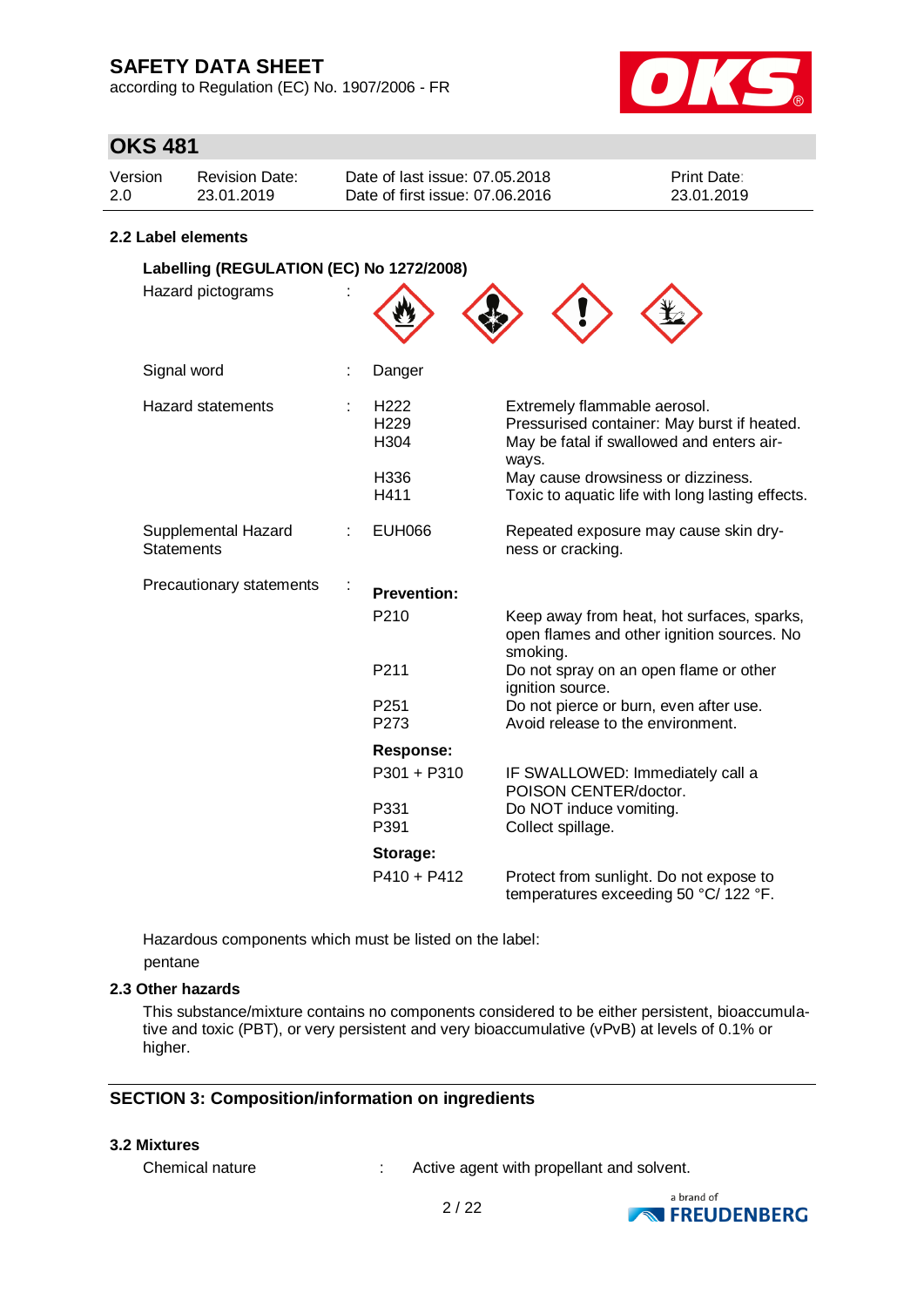according to Regulation (EC) No. 1907/2006 - FR



## **OKS 481**

| Version | <b>Revision Date:</b> | Date of last issue: 07.05.2018  | <b>Print Date:</b> |
|---------|-----------------------|---------------------------------|--------------------|
| 2.0     | 23.01.2019            | Date of first issue: 07.06.2016 | 23.01.2019         |

#### **Hazardous components**

| Chemical name                                | CAS-No.<br>EC-No.<br>Index-No.<br>Registration number                      | Classification                                                                       | Concentration<br>limits<br>M-Factor<br><b>Notes</b> | Concentration<br>(% w/w) |
|----------------------------------------------|----------------------------------------------------------------------------|--------------------------------------------------------------------------------------|-----------------------------------------------------|--------------------------|
| pentane                                      | 109-66-0<br>203-692-4<br>601-006-00-1<br>01-2119459286-30-<br><b>XXXX</b>  | Flam. Liq.2; H225<br>STOT SE3; H336<br>Asp. Tox.1; H304<br>Aquatic Chronic2;<br>H411 | Note C                                              | $>= 50 - < 70$           |
| propane                                      | 74-98-6<br>200-827-9<br>601-003-00-5<br>01-2119486944-21-<br><b>XXXX</b>   | Flam. Gas1; H220<br>Press. GasCompr.<br>Gas; H280                                    | Note U (table<br>3.1)                               | $>= 1 - 10$              |
| isobutane                                    | 75-28-5<br>200-857-2<br>601-004-00-0<br>01-2119485395-27-<br><b>XXXX</b>   | Flam. Gas1; H220<br>Press. GasCompr.<br>Gas; H280                                    | Note U (table<br>3.1), Note C                       | $>= 1 - 10$              |
| zinc oxide                                   | 1314-13-2<br>215-222-5<br>030-013-00-7<br>01-2119463881-32-<br><b>XXXX</b> | Aquatic Acute1;<br>H400<br>Aquatic Chronic1;<br>H410                                 | M-Factor: 1/1                                       | $>= 0,25 - 1$            |
| Substances with a workplace exposure limit : |                                                                            |                                                                                      |                                                     |                          |
| butane                                       | 106-97-8<br>203-448-7<br>601-004-00-0                                      | Flam. Gas1; H220<br>Press. GasCompr.<br>Gas; H280                                    | Note U (table<br>3.1), Note C                       | $>= 10 - 20$             |

For explanation of abbreviations see section 16.

### **SECTION 4: First aid measures**

#### **4.1 Description of first aid measures**

If inhaled : Call a physician or poison control centre immediately. Remove person to fresh air. If signs/symptoms continue, get medical attention. Keep patient warm and at rest.

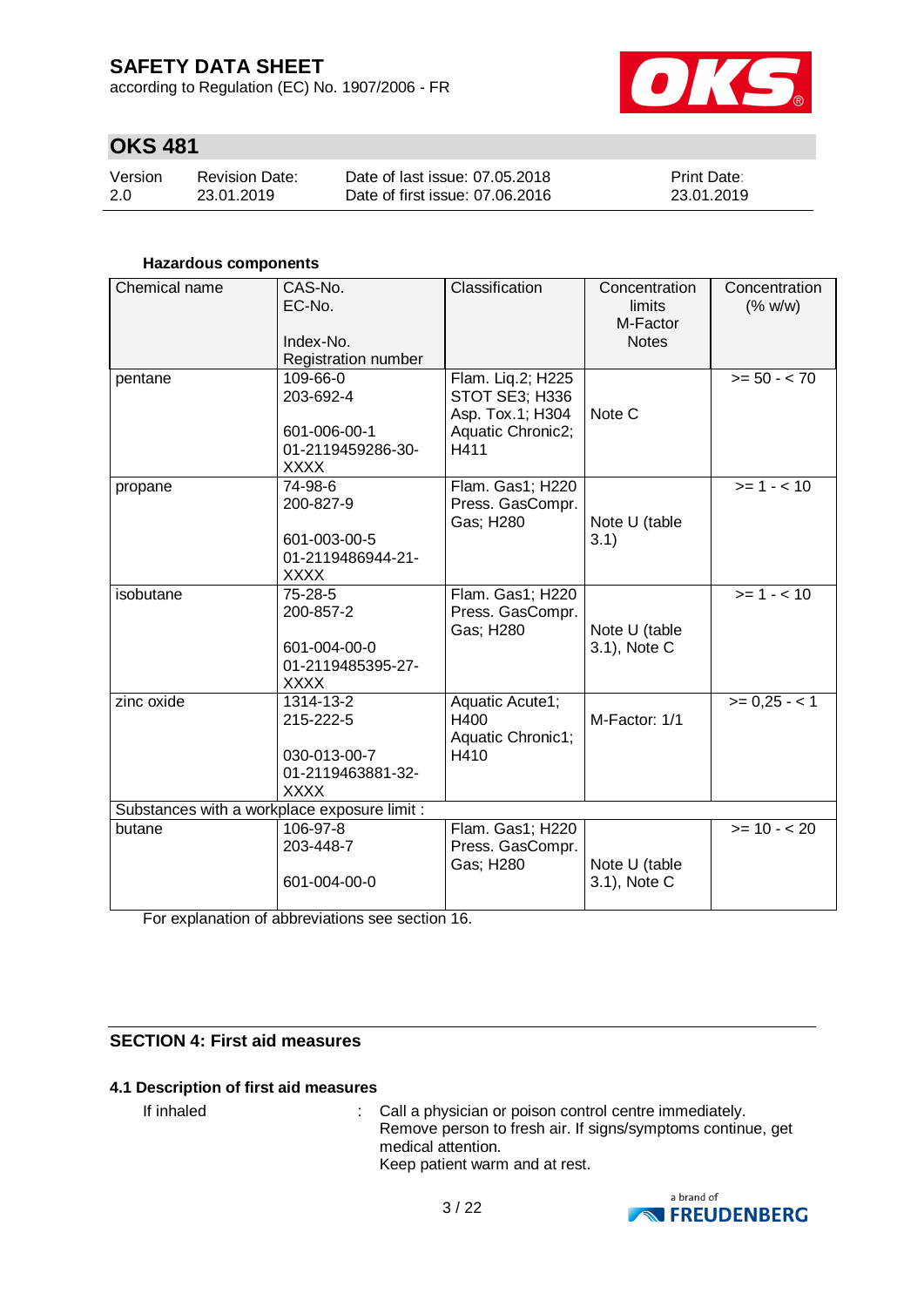according to Regulation (EC) No. 1907/2006 - FR



## **OKS 481**

| Version<br>2.0 | <b>Revision Date:</b><br>23.01.2019 | Date of last issue: 07.05.2018<br>Date of first issue: 07.06.2016                                                                                                                                                                                                                   | <b>Print Date:</b><br>23.01.2019 |
|----------------|-------------------------------------|-------------------------------------------------------------------------------------------------------------------------------------------------------------------------------------------------------------------------------------------------------------------------------------|----------------------------------|
|                |                                     | If unconscious, place in recovery position and seek medical<br>advice.<br>Keep respiratory tract clear.<br>If breathing is irregular or stopped, administer artificial respira-<br>tion.                                                                                            |                                  |
|                | In case of skin contact             | Take off all contaminated clothing immediately.<br>Get medical attention immediately if irritation develops and<br>persists.<br>Wash clothing before reuse.<br>Thoroughly clean shoes before reuse.<br>Wash skin thoroughly with soap and water or use recognized<br>skin cleanser. |                                  |
|                | In case of eye contact              | Rinse immediately with plenty of water, also under the eyelids,<br>for at least 10 minutes.<br>Seek medical advice.                                                                                                                                                                 |                                  |
| If swallowed   |                                     | Move the victim to fresh air.<br>If accidentally swallowed obtain immediate medical attention.<br>Keep respiratory tract clear.<br>Do NOT induce vomiting.<br>Rinse mouth with water.<br>Aspiration hazard if swallowed - can enter lungs and cause<br>damage.                      |                                  |
|                |                                     | 4.2 Most important symptoms and effects, both acute and delayed                                                                                                                                                                                                                     |                                  |
| Symptoms       |                                     | Inhalation may provoke the following symptoms:<br>Unconsciousness<br><b>Dizziness</b><br>Drowsiness<br>Headache<br>Nausea<br><b>Tiredness</b><br>Skin contact may provoke the following symptoms:<br>Erythema                                                                       |                                  |
|                |                                     | Aspiration may cause pulmonary oedema and pneumonitis.                                                                                                                                                                                                                              |                                  |
| <b>Risks</b>   |                                     | Central nervous system depression<br>Can be absorbed through skin.<br>Risk of product entering the lungs on vomiting after ingestion.<br>Health injuries may be delayed.                                                                                                            |                                  |

### **4.3 Indication of any immediate medical attention and special treatment needed**

Treatment : Treat symptomatically.

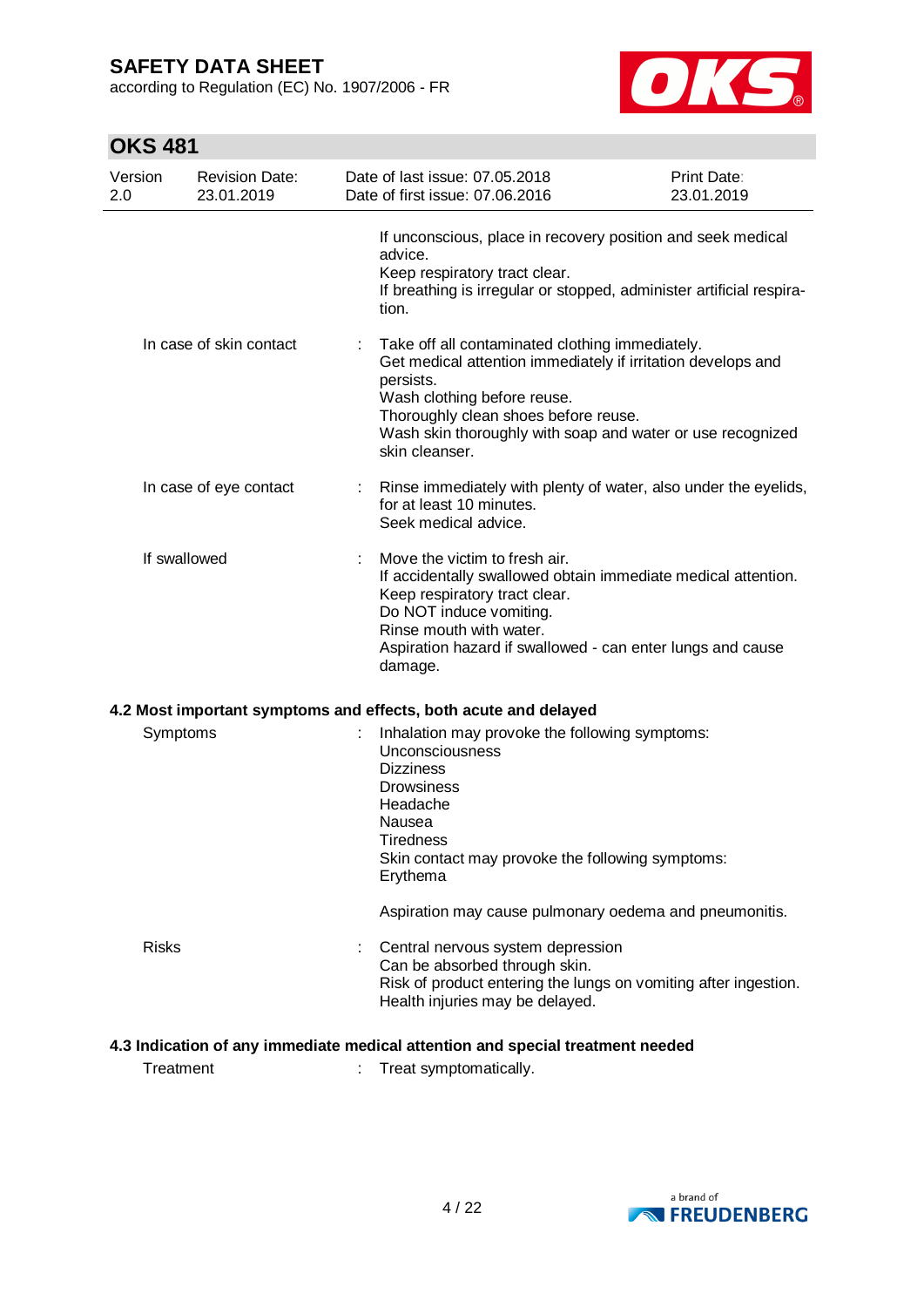according to Regulation (EC) No. 1907/2006 - FR



Print Date: 23.01.2019

| <b>OKS 481</b> |                                     |                                                                   |  |  |
|----------------|-------------------------------------|-------------------------------------------------------------------|--|--|
| Version<br>2.0 | <b>Revision Date:</b><br>23.01.2019 | Date of last issue: 07.05.2018<br>Date of first issue: 07.06.2016 |  |  |
|                |                                     |                                                                   |  |  |

#### **SECTION 5: Firefighting measures**

#### **5.1 Extinguishing media**

Suitable extinguishing media : ABC powder

Unsuitable extinguishing : High volume water jet media

#### **5.2 Special hazards arising from the substance or mixture**

| Specific hazards during fire-<br>fighting          |  | $\therefore$ Fire may cause evolution of:<br>Carbon oxides                                                                                                                                                           |
|----------------------------------------------------|--|----------------------------------------------------------------------------------------------------------------------------------------------------------------------------------------------------------------------|
|                                                    |  | Fire Hazard<br>Do not let product enter drains.<br>Contains gas under pressure; may explode if heated.<br>Beware of vapours accumulating to form explosive concentra-<br>tions. Vapours can accumulate in low areas. |
| 5.3 Advice for firefighters                        |  |                                                                                                                                                                                                                      |
| Special protective equipment :<br>for firefighters |  | In the event of fire, wear self-contained breathing apparatus.<br>Use personal protective equipment. In the case of respirable                                                                                       |

| for firefighters    | Use personal protective equipment. In the case of respirable<br>dust and/or fumes, use self-contained breathing apparatus.<br>Exposure to decomposition products may be a hazard to<br>health. |
|---------------------|------------------------------------------------------------------------------------------------------------------------------------------------------------------------------------------------|
| Further information | Standard procedure for chemical fires.<br>Collect contaminated fire extinguishing water separately. This<br>must not be discharged into drains.<br>Cool containers/tanks with water spray.     |

#### **SECTION 6: Accidental release measures**

#### **6.1 Personal precautions, protective equipment and emergency procedures**

| Personal precautions | Evacuate personnel to safe areas.<br>Ensure adequate ventilation.<br>Remove all sources of ignition.<br>Do not breathe vapours or spray mist.<br>Do not breathe dust/fume/gas/mist/vapours/spray. |
|----------------------|---------------------------------------------------------------------------------------------------------------------------------------------------------------------------------------------------|
|                      | Refer to protective measures listed in sections 7 and 8.<br>Only qualified personnel equipped with suitable protective<br>equipment may intervene.                                                |

#### **6.2 Environmental precautions**

| Environmental precautions |  | : Do not allow contact with soil, surface or ground water.    |
|---------------------------|--|---------------------------------------------------------------|
|                           |  | Prevent further leakage or spillage if safe to do so.         |
|                           |  | If the product contaminates rivers and lakes or drains inform |
|                           |  | respective authorities.                                       |

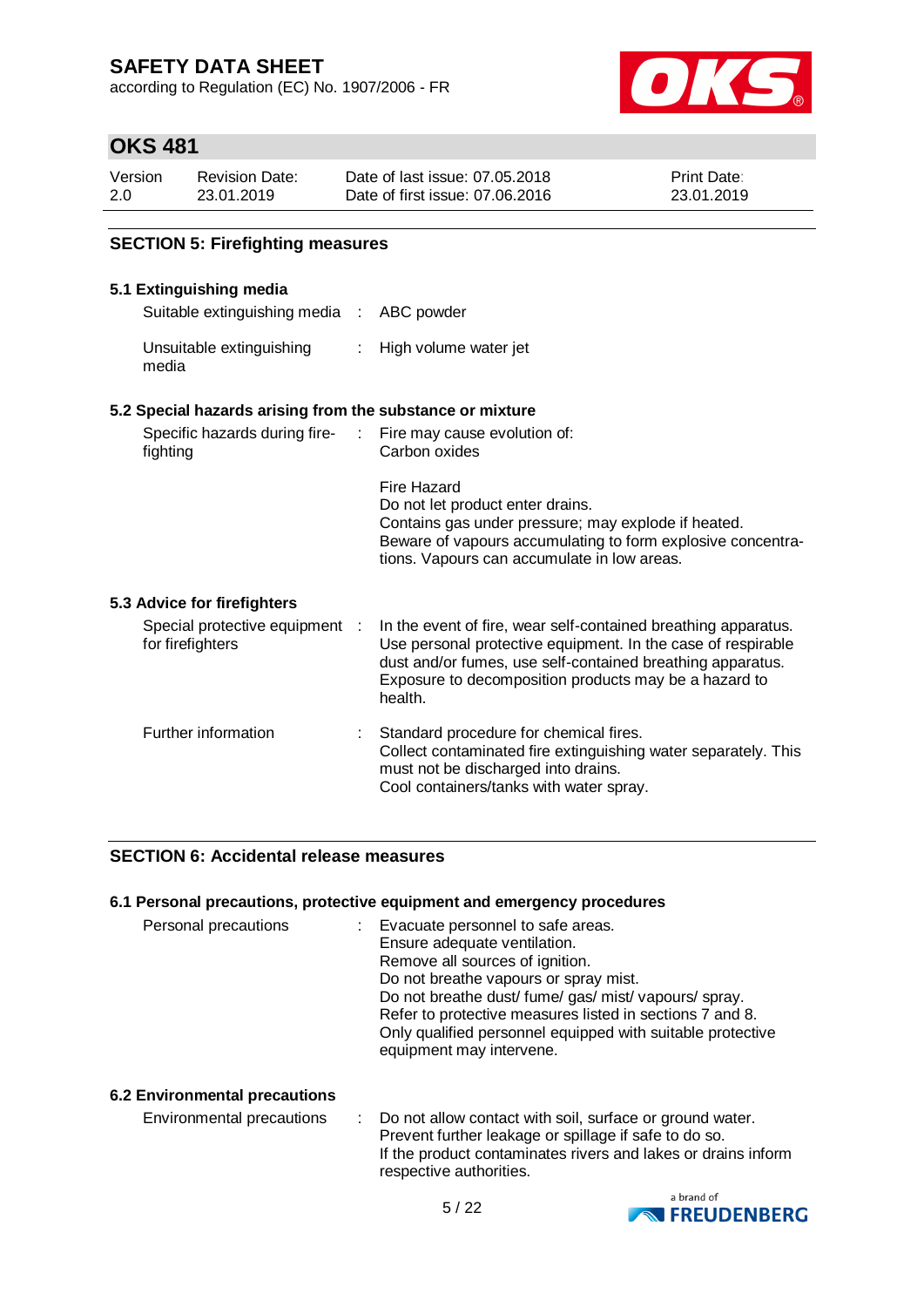according to Regulation (EC) No. 1907/2006 - FR



## **OKS 481**

| Version | <b>Revision Date:</b> | Date of last issue: 07.05.2018  | <b>Print Date:</b> |
|---------|-----------------------|---------------------------------|--------------------|
| -2.0    | 23.01.2019            | Date of first issue: 07.06.2016 | 23.01.2019         |

### **6.3 Methods and material for containment and cleaning up**

| Methods for cleaning up |  | : Contain spillage, and then collect with non-combustible ab-<br>sorbent material, (e.g. sand, earth, diatomaceous earth, ver-<br>miculite) and place in container for disposal according to local<br>/ national regulations (see section 13).<br>Keep in suitable, closed containers for disposal.<br>Non-sparking tools should be used. |
|-------------------------|--|-------------------------------------------------------------------------------------------------------------------------------------------------------------------------------------------------------------------------------------------------------------------------------------------------------------------------------------------|
|-------------------------|--|-------------------------------------------------------------------------------------------------------------------------------------------------------------------------------------------------------------------------------------------------------------------------------------------------------------------------------------------|

### **6.4 Reference to other sections**

For personal protection see section 8.

### **SECTION 7: Handling and storage**

| Advice on safe handling | Do not use in areas without adequate ventilation.<br>÷<br>Do not breathe vapours or spray mist.<br>In case of insufficient ventilation, wear suitable respiratory<br>equipment.<br>Avoid contact with skin and eyes.<br>For personal protection see section 8.<br>Keep away from fire, sparks and heated surfaces.<br>Smoking, eating and drinking should be prohibited in the ap-<br>plication area.<br>Wash hands and face before breaks and immediately after<br>handling the product.<br>Do not get in eyes or mouth or on skin.<br>Do not get on skin or clothing.<br>Do not ingest.<br>Do not use sparking tools.<br>These safety instructions also apply to empty packaging which<br>may still contain product residues.<br>Pressurized container: protect from sunlight and do not ex- |
|-------------------------|------------------------------------------------------------------------------------------------------------------------------------------------------------------------------------------------------------------------------------------------------------------------------------------------------------------------------------------------------------------------------------------------------------------------------------------------------------------------------------------------------------------------------------------------------------------------------------------------------------------------------------------------------------------------------------------------------------------------------------------------------------------------------------------------|
|                         | pose to temperatures exceeding 50 °C. Do not pierce or burn,<br>even after use.                                                                                                                                                                                                                                                                                                                                                                                                                                                                                                                                                                                                                                                                                                                |
| Hygiene measures        | Wash face, hands and any exposed skin thoroughly after<br>handling.                                                                                                                                                                                                                                                                                                                                                                                                                                                                                                                                                                                                                                                                                                                            |
|                         | 7.2 Conditions for safe storage, including any incompatibilities                                                                                                                                                                                                                                                                                                                                                                                                                                                                                                                                                                                                                                                                                                                               |
|                         |                                                                                                                                                                                                                                                                                                                                                                                                                                                                                                                                                                                                                                                                                                                                                                                                |

| Requirements for storage | : BEWARE: Aerosol is pressurized. Keep away from direct sun  |
|--------------------------|--------------------------------------------------------------|
| areas and containers     | exposure and temperatures over 50 °C. Do not open by force   |
|                          | or throw into fire even after use. Do not spray on flames or |
|                          | red-hot objects. Store in accordance with the particular na- |
|                          | tional regulations.                                          |
|                          |                                                              |

#### **7.3 Specific end use(s)**

Specific use(s) : Specific instructions for handling, not required.

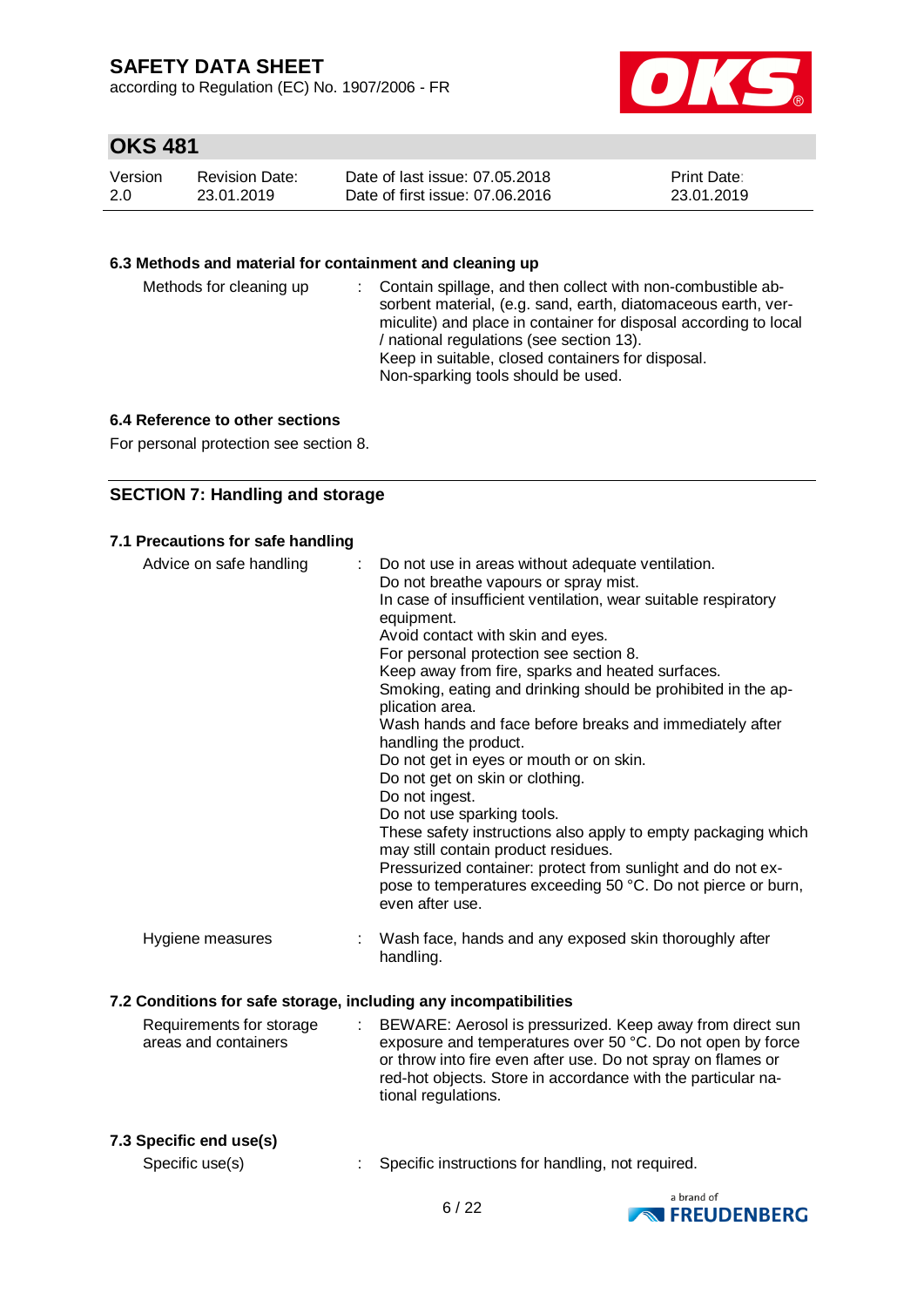according to Regulation (EC) No. 1907/2006 - FR



## **OKS 481**

| Version | <b>Revision Date:</b> | Date of last issue: 07.05.2018  | <b>Print Date:</b> |
|---------|-----------------------|---------------------------------|--------------------|
| 2.0     | 23.01.2019            | Date of first issue: 07.06.2016 | 23.01.2019         |

### **SECTION 8: Exposure controls/personal protection**

#### **8.1 Control parameters**

#### **Occupational Exposure Limits**

| Components          | CAS-No.                            | Value type (Form | Control parameters | <b>Basis</b>       |
|---------------------|------------------------------------|------------------|--------------------|--------------------|
|                     |                                    | of exposure)     |                    |                    |
| pentane             | 109-66-0                           | <b>TWA</b>       | 1.000 ppm          | 2006/15/EC         |
|                     |                                    |                  | 3.000 mg/m3        | (2006-02-09)       |
| Further information | Indicative                         |                  |                    |                    |
|                     |                                    | <b>VME</b>       | 1.000 ppm          | FR VLE             |
|                     |                                    |                  | 3.000 mg/m3        | $(2012 - 07 - 01)$ |
| Further information | Regulatory binding exposure limits |                  |                    |                    |
| butane              | 106-97-8                           | <b>VME</b>       | 800 ppm            | FR VLE             |
|                     |                                    |                  | 1.900 mg/m3        | $(2005 - 02 - 01)$ |
| Further information | Indicative exposure limits         |                  |                    |                    |
| zinc oxide          | 1314-13-2                          | VME (Fumes)      | $5$ mg/m $3$       | FR VLE             |
|                     |                                    |                  |                    | $(2012 - 05 - 10)$ |
| Further information | Indicative exposure limits         |                  |                    |                    |
|                     |                                    | VME (Dust)       | $10 \text{ mg/m}$  | FR VLE             |
|                     |                                    |                  |                    | (2012-05-10)       |
| Further information | Indicative exposure limits         |                  |                    |                    |

#### **Derived No Effect Level (DNEL) according to Regulation (EC) No. 1907/2006:**

| Substance name | End Use        | Exposure routes | Potential health ef-<br>fects | Value               |
|----------------|----------------|-----------------|-------------------------------|---------------------|
| pentane        | <b>Workers</b> | Inhalation      | Long-term systemic<br>effects | 3000 mg/m3          |
|                | Workers        | Dermal          | Long-term systemic<br>effects | 432 mg/kg<br>bw/day |
| zinc oxide     | <b>Workers</b> | Inhalation      | Long-term systemic<br>effects | $5 \text{ mg/m}$ 3  |
|                | Workers        | Inhalation      | Long-term local ef-<br>fects  | $0,5$ mg/m $3$      |
|                | Workers        | Skin contact    | Long-term systemic<br>effects | 83 mg/kg            |

#### **Predicted No Effect Concentration (PNEC) according to Regulation (EC) No. 1907/2006:**

| Substance name | <b>Environmental Compartment</b><br>Value |              |  |
|----------------|-------------------------------------------|--------------|--|
| pentane        | Fresh water                               | $0,230$ mg/l |  |
|                |                                           |              |  |
|                | Marine water                              | $0,230$ mg/l |  |
|                | Microbiological Activity in Sewage Treat- | $3,6$ mg/    |  |
|                | ment Systems                              |              |  |
|                | Fresh water sediment                      | $1,2$ mg/kg  |  |
|                | Marine sediment                           | $1,2$ mg/kg  |  |
| zinc oxide     | Fresh water                               | 0,0206 mg/l  |  |

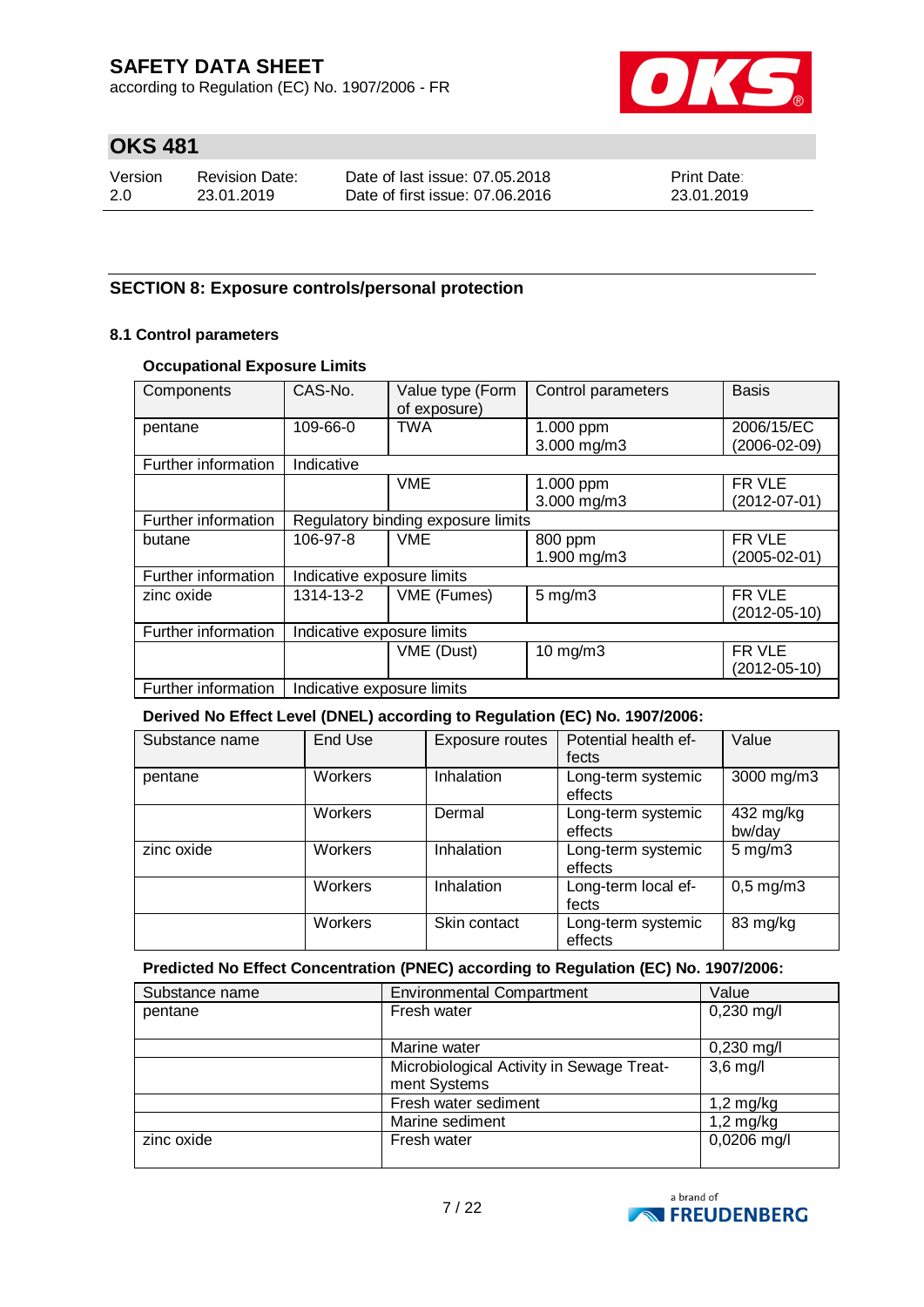according to Regulation (EC) No. 1907/2006 - FR



## **OKS 481**

| Version | Revision Date: | Date of last issue: 07.05.2018  | <b>Print Date:</b> |
|---------|----------------|---------------------------------|--------------------|
| 2.0     | 23.01.2019     | Date of first issue: 07.06.2016 | 23.01.2019         |

| Marine water                                              | $0,0061$ mg/l        |
|-----------------------------------------------------------|----------------------|
| Microbiological Activity in Sewage Treat-<br>ment Systems | $0,100 \text{ mg/l}$ |
| Fresh water sediment                                      | 117,8 mg/kg          |
| Marine sediment                                           | 56,5 mg/kg           |
| Soil                                                      | 35,6 mg/kg           |

#### **8.2 Exposure controls**

#### **Engineering measures**

Use only in an area equipped with explosion proof exhaust ventilation. Handle only in a place equipped with local exhaust (or other appropriate exhaust).

| Personal protective equipment                   |                                                                                                                                                                                                                                                                                                                                       |
|-------------------------------------------------|---------------------------------------------------------------------------------------------------------------------------------------------------------------------------------------------------------------------------------------------------------------------------------------------------------------------------------------|
| Eye protection                                  | Safety glasses with side-shields conforming to EN166                                                                                                                                                                                                                                                                                  |
| Hand protection<br>Material<br>Protective index | Nitrile rubber<br>Class 1                                                                                                                                                                                                                                                                                                             |
| Remarks                                         | Wear protective gloves. The selected protective gloves have<br>to satisfy the specifications of EU Directive 89/686/EEC and<br>the standard EN 374 derived from it. The break through time<br>depends amongst other things on the material, the thickness<br>and the type of glove and therefore has to be measured for<br>each case. |
| Respiratory protection                          | Use respiratory protection unless adequate local exhaust<br>ventilation is provided or exposure assessment demonstrates<br>that exposures are within recommended exposure guidelines.<br>Short term only                                                                                                                              |
| Filter type                                     | Filter type A-P                                                                                                                                                                                                                                                                                                                       |
| Protective measures                             | The type of protective equipment must be selected according<br>to the concentration and amount of the dangerous substance<br>at the specific workplace.<br>Choose body protection in relation to its type, to the concen-<br>tration and amount of dangerous substances, and to the spe-<br>cific work-place.                         |

### **SECTION 9: Physical and chemical properties**

#### **9.1 Information on basic physical and chemical properties**

| Appearance     | : aerosol |
|----------------|-----------|
| C <sub>2</sub> | معنمط     |

- Colour : beige
- Odour : characteristic

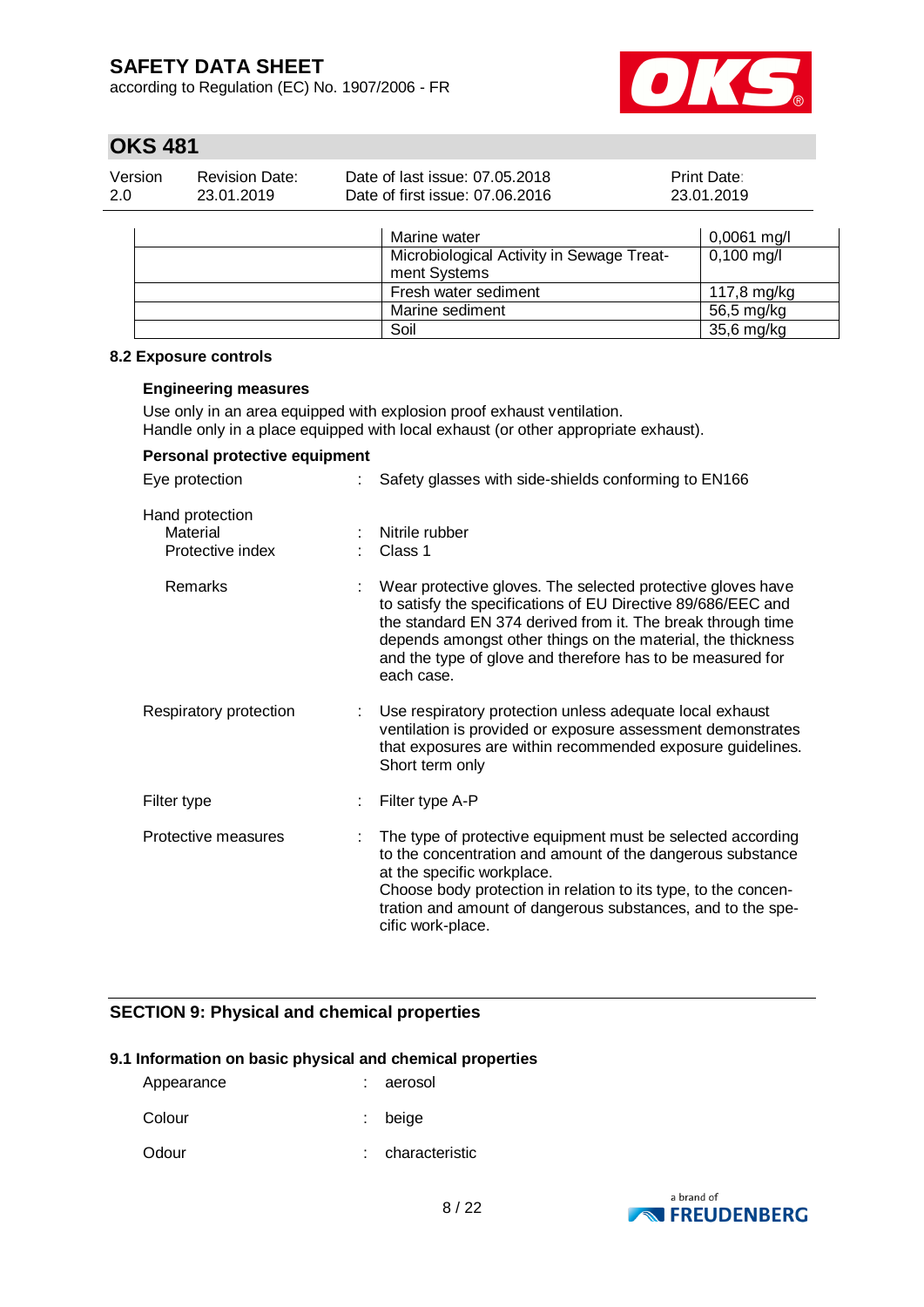according to Regulation (EC) No. 1907/2006 - FR



## **OKS 481**

| Version<br>2.0 | <b>Revision Date:</b><br>23.01.2019        |    | Date of last issue: 07.05.2018<br>Date of first issue: 07.06.2016 | Print Date:<br>23.01.2019 |
|----------------|--------------------------------------------|----|-------------------------------------------------------------------|---------------------------|
|                | <b>Odour Threshold</b>                     | ÷  | No data available                                                 |                           |
| pH             |                                            |    | Not applicable                                                    |                           |
|                | Melting point/range                        |    | No data available                                                 |                           |
|                | Boiling point/boiling range                | t. | $-42 °C$<br>(1.013 hPa)                                           |                           |
|                | Flash point                                |    | $-60 °C$<br>Method: Abel-Pensky                                   |                           |
|                | Evaporation rate                           | ÷  | No data available                                                 |                           |
|                | Flammability (solid, gas)                  | ÷  | Extremely flammable aerosol.                                      |                           |
|                | Upper explosion limit                      | ÷. | 10,9 %(V)                                                         |                           |
|                | Lower explosion limit                      | ÷. | $1,4\%$ (V)                                                       |                           |
|                | Vapour pressure                            |    | 2.000 hPa (20 °C)                                                 |                           |
|                | Relative vapour density                    | ÷  | No data available                                                 |                           |
| Density        |                                            |    | $0,65$ g/cm3<br>(20 °C)                                           |                           |
|                | <b>Bulk density</b>                        |    | No data available                                                 |                           |
|                | Solubility(ies)<br>Water solubility        |    | insoluble                                                         |                           |
|                | Solubility in other solvents :             |    | No data available                                                 |                           |
|                | Partition coefficient: n-<br>octanol/water |    | No data available                                                 |                           |
|                | Auto-ignition temperature                  |    | No data available                                                 |                           |
|                | Decomposition temperature                  |    | No data available                                                 |                           |
|                | Viscosity<br>Viscosity, dynamic            |    | No data available                                                 |                           |
|                | Viscosity, kinematic                       |    | $<$ 20,5 mm2/s (40 °C)                                            |                           |
|                | <b>Explosive properties</b>                |    | Not explosive                                                     |                           |
|                | Oxidizing properties                       |    | No data available                                                 |                           |

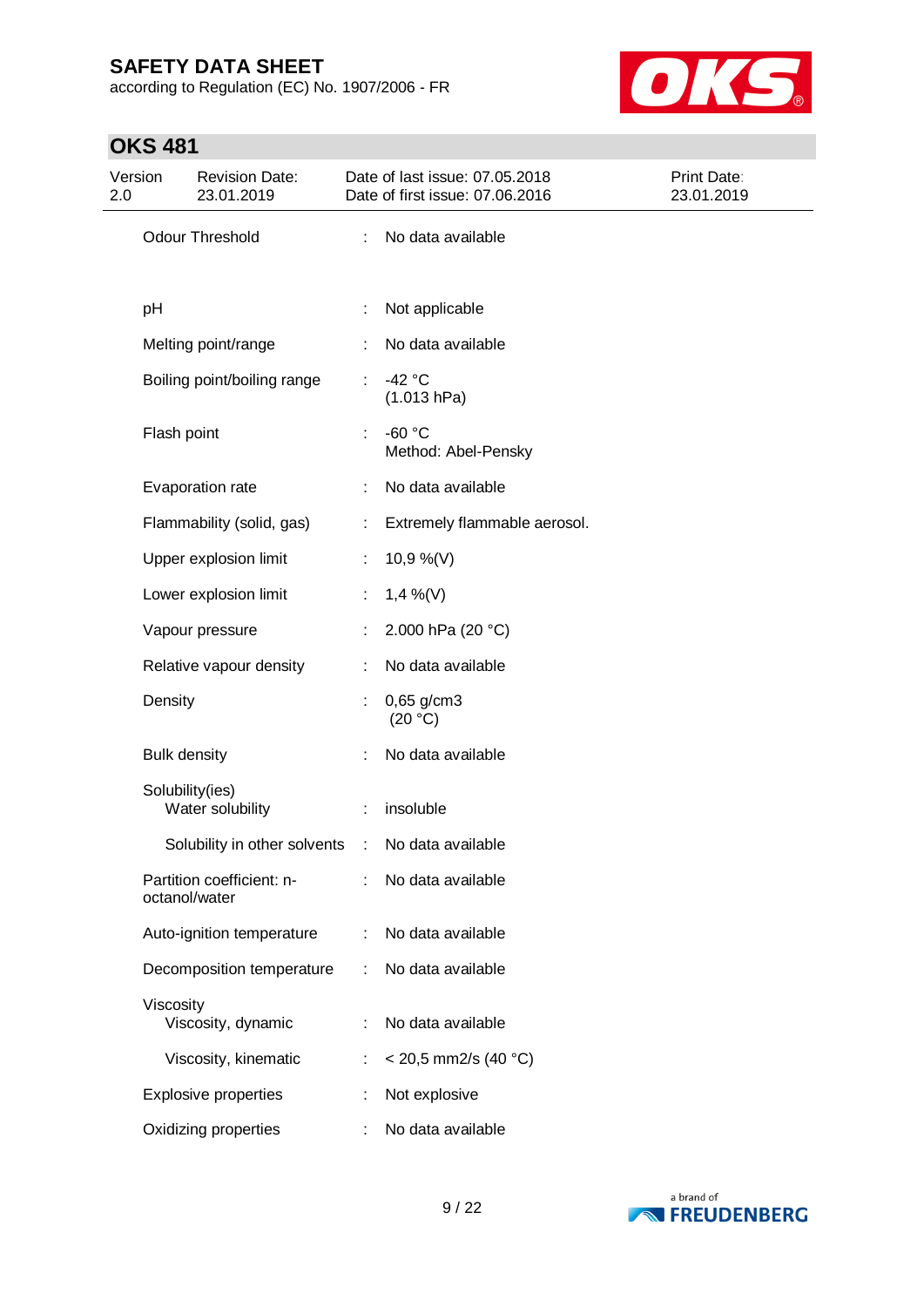according to Regulation (EC) No. 1907/2006 - FR



## **OKS 481**

| Version<br>2.0 | <b>Revision Date:</b><br>23.01.2019                                | Date of last issue: 07.05.2018<br><b>Print Date:</b><br>Date of first issue: 07.06.2016<br>23.01.2019 |                                                                    |  |  |  |
|----------------|--------------------------------------------------------------------|-------------------------------------------------------------------------------------------------------|--------------------------------------------------------------------|--|--|--|
| Self-ignition  | 9.2 Other information<br>Sublimation point<br>Metal corrosion rate | ÷<br>÷<br>÷                                                                                           | No data available<br>Not corrosive to metals<br>not auto-flammable |  |  |  |

### **SECTION 10: Stability and reactivity**

#### **10.1 Reactivity**

No hazards to be specially mentioned.

#### **10.2 Chemical stability**

Stable under normal conditions.

# **10.3 Possibility of hazardous reactions** Hazardous reactions : No dangerous reaction known under conditions of normal use.

### **10.4 Conditions to avoid**

Conditions to avoid : Heat, flames and sparks.

### **10.5 Incompatible materials**

Materials to avoid : Oxidizing agents

### **10.6 Hazardous decomposition products**

No decomposition if stored and applied as directed.

### **SECTION 11: Toxicological information**

#### **11.1 Information on toxicological effects**

| <b>Acute toxicity</b>     |                                                                                                                                                                              |
|---------------------------|------------------------------------------------------------------------------------------------------------------------------------------------------------------------------|
| <b>Product:</b>           |                                                                                                                                                                              |
| Acute oral toxicity       | : Remarks: Effects due to ingestion may include:                                                                                                                             |
|                           | Symptoms: Central nervous system depression                                                                                                                                  |
| Acute inhalation toxicity | : Remarks: Respiration of solvent vapour may cause dizziness.                                                                                                                |
|                           | Symptoms: Inhalation may provoke the following symptoms:,<br>Respiratory disorder, Dizziness, Drowsiness, Vomiting, Fati-<br>que, Vertigo, Central nervous system depression |
| Acute dermal toxicity     | : Remarks: Prolonged or repeated skin contact with liquid may<br>cause defatting resulting in drying, redness and possible blis-                                             |

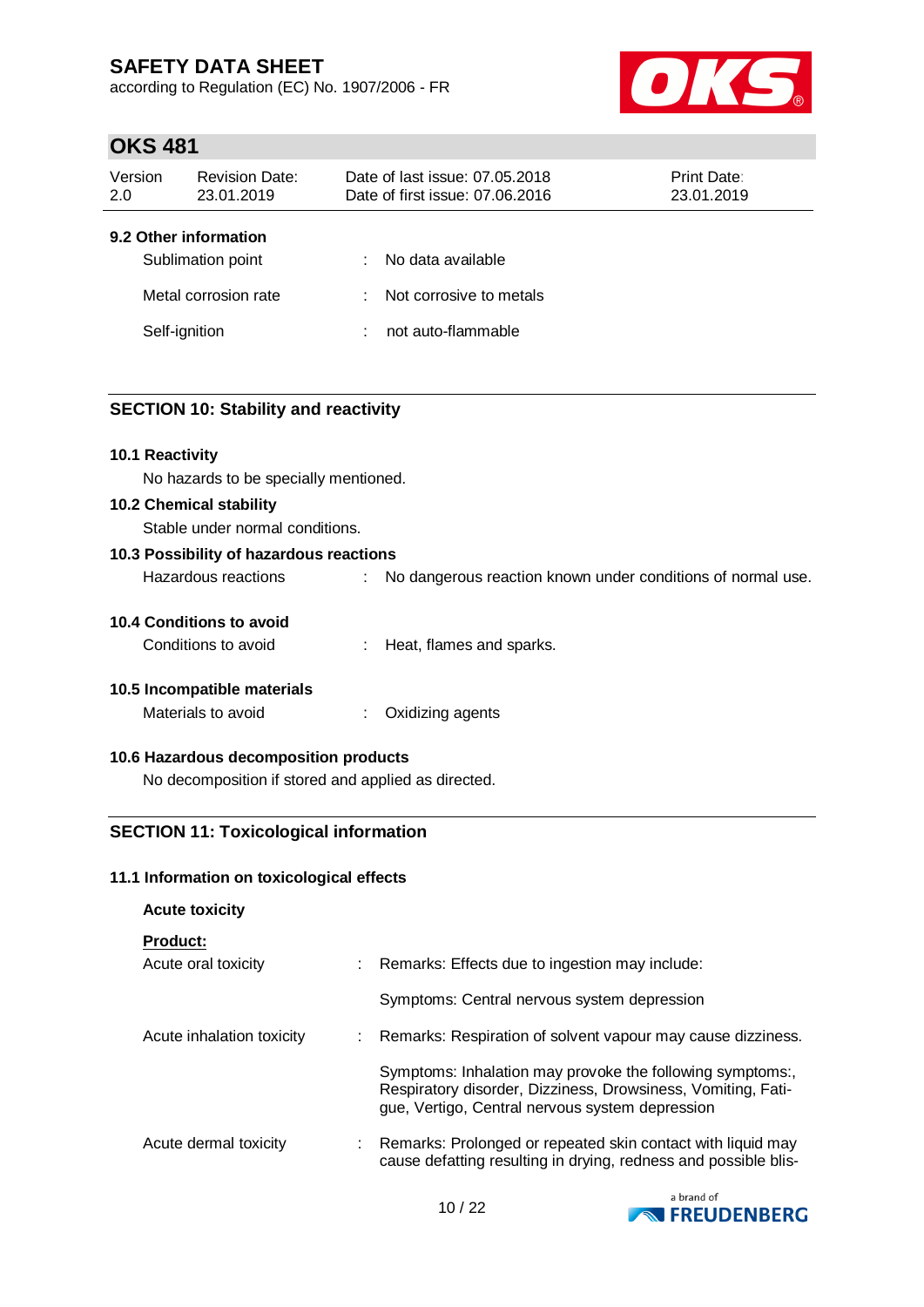according to Regulation (EC) No. 1907/2006 - FR



| <b>OKS 481</b> |                                     |                               |                                                                                                                                                                                                 |                                  |
|----------------|-------------------------------------|-------------------------------|-------------------------------------------------------------------------------------------------------------------------------------------------------------------------------------------------|----------------------------------|
| Version<br>2.0 | <b>Revision Date:</b><br>23.01.2019 |                               | Date of last issue: 07.05.2018<br>Date of first issue: 07.06.2016                                                                                                                               | <b>Print Date:</b><br>23.01.2019 |
|                |                                     |                               | tering.                                                                                                                                                                                         |                                  |
|                |                                     |                               | Symptoms: Redness, Local irritation, Skin disorders                                                                                                                                             |                                  |
|                | <b>Components:</b>                  |                               |                                                                                                                                                                                                 |                                  |
| pentane:       |                                     |                               |                                                                                                                                                                                                 |                                  |
|                | Acute oral toxicity                 |                               | LD50 (Rat): $> 2.000$ mg/kg                                                                                                                                                                     |                                  |
|                | Acute inhalation toxicity           |                               | $LC50$ (Rat): $> 25.3$ mg/l<br>Exposure time: 4 h<br>Test atmosphere: vapour<br>Assessment: The substance or mixture has no acute inhala-<br>tion toxicity                                      |                                  |
| isobutane:     |                                     |                               |                                                                                                                                                                                                 |                                  |
|                | Acute inhalation toxicity           | $\mathbb{Z}^{\mathbb{Z}^n}$ . | LC50 (Rat): 658 mg/l<br>Exposure time: 4 h<br>Test atmosphere: gas                                                                                                                              |                                  |
|                | zinc oxide:                         |                               |                                                                                                                                                                                                 |                                  |
|                | Acute oral toxicity                 |                               | LD50 (Rat): $> 5.000$ mg/kg<br>Method: OECD Test Guideline 401                                                                                                                                  |                                  |
|                | Acute inhalation toxicity           | t.                            | $LC50$ (Rat): $> 5.7$ mg/l<br>Exposure time: 4 h<br>Test atmosphere: dust/mist<br>Method: OECD Test Guideline 403<br>Assessment: The substance or mixture has no acute inhala-<br>tion toxicity |                                  |
|                | Acute dermal toxicity               |                               | : LD50 (Rat): $> 2.000$ mg/kg<br>Method: OECD Test Guideline 402<br>GLP: yes<br>Assessment: The substance or mixture has no acute dermal<br>toxicity                                            |                                  |
| butane:        |                                     |                               |                                                                                                                                                                                                 |                                  |
|                | Acute inhalation toxicity           |                               | LC50 (Rat): 658 mg/l<br>Exposure time: 4 h<br>Test atmosphere: gas                                                                                                                              |                                  |
|                | <b>Skin corrosion/irritation</b>    |                               |                                                                                                                                                                                                 |                                  |
| Product:       |                                     |                               |                                                                                                                                                                                                 |                                  |
|                | Remarks: Irritating to skin.        |                               |                                                                                                                                                                                                 |                                  |

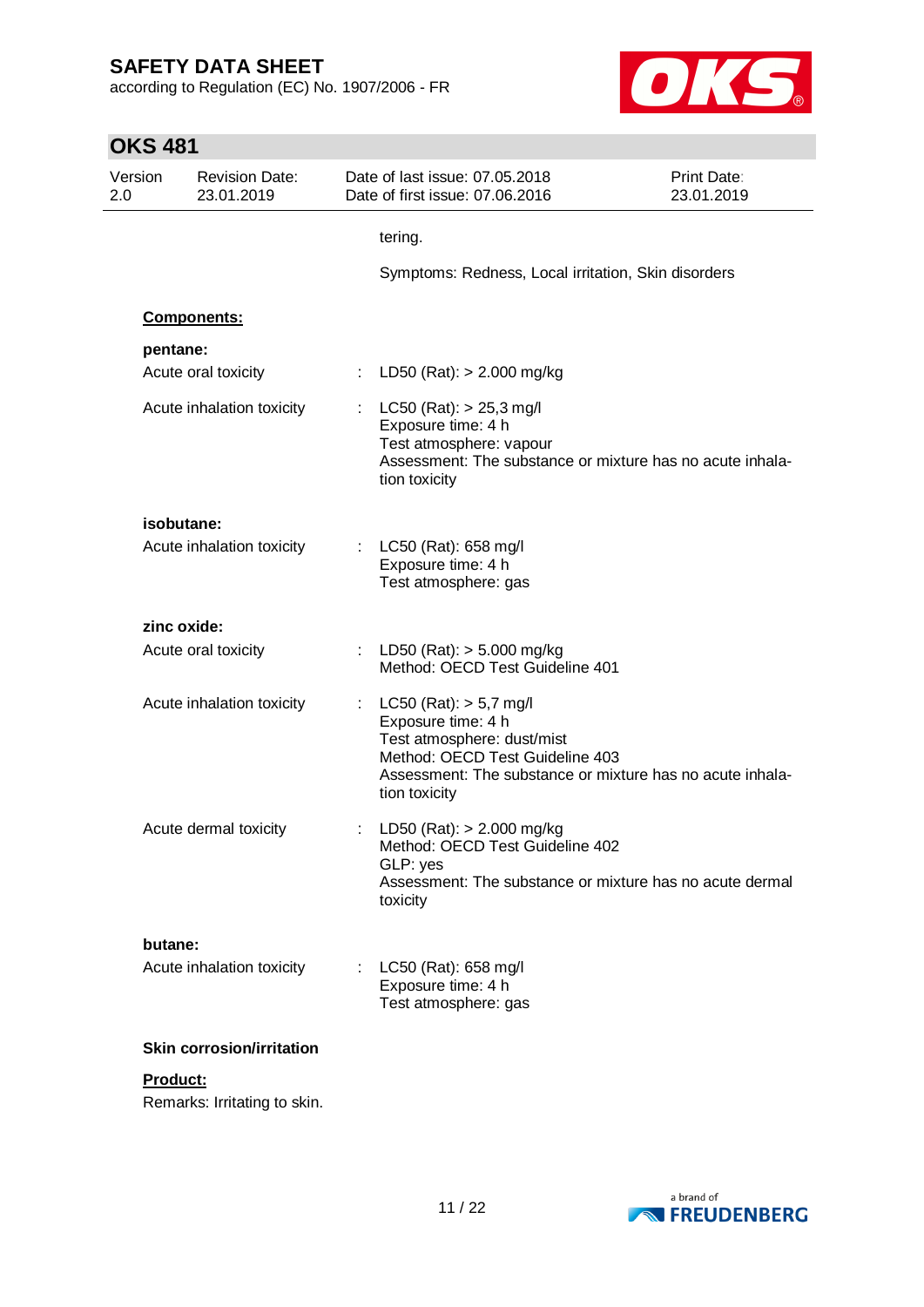according to Regulation (EC) No. 1907/2006 - FR



### **OKS 481**

| Version | <b>Revision Date:</b> | Date of last issue: 07.05.2018  | <b>Print Date:</b> |
|---------|-----------------------|---------------------------------|--------------------|
| 2.0     | 23.01.2019            | Date of first issue: 07.06.2016 | 23.01.2019         |

#### **Components:**

#### **pentane:**

Species: Rabbit Assessment: No skin irritation Result: Repeated exposure may cause skin dryness or cracking.

#### **zinc oxide:**

Species: Rabbit Assessment: No skin irritation Method: OECD Test Guideline 404 Result: No skin irritation

#### **Serious eye damage/eye irritation**

#### **Product:**

Remarks: Contact with eyes may cause irritation.

#### **Components:**

#### **pentane:**

Species: Rabbit Assessment: No eye irritation Result: No eye irritation

#### **zinc oxide:**

Species: Rabbit Assessment: No eye irritation Method: OECD Test Guideline 405 Result: No eye irritation GLP: yes

#### **Respiratory or skin sensitisation**

#### **Product:**

Remarks: This information is not available.

#### **Components:**

#### **pentane:**

Species: Guinea pig Assessment: Does not cause skin sensitisation. Method: OECD Test Guideline 406 Result: Does not cause skin sensitisation. GLP: yes

### **zinc oxide:** Test Type: Maximisation Test

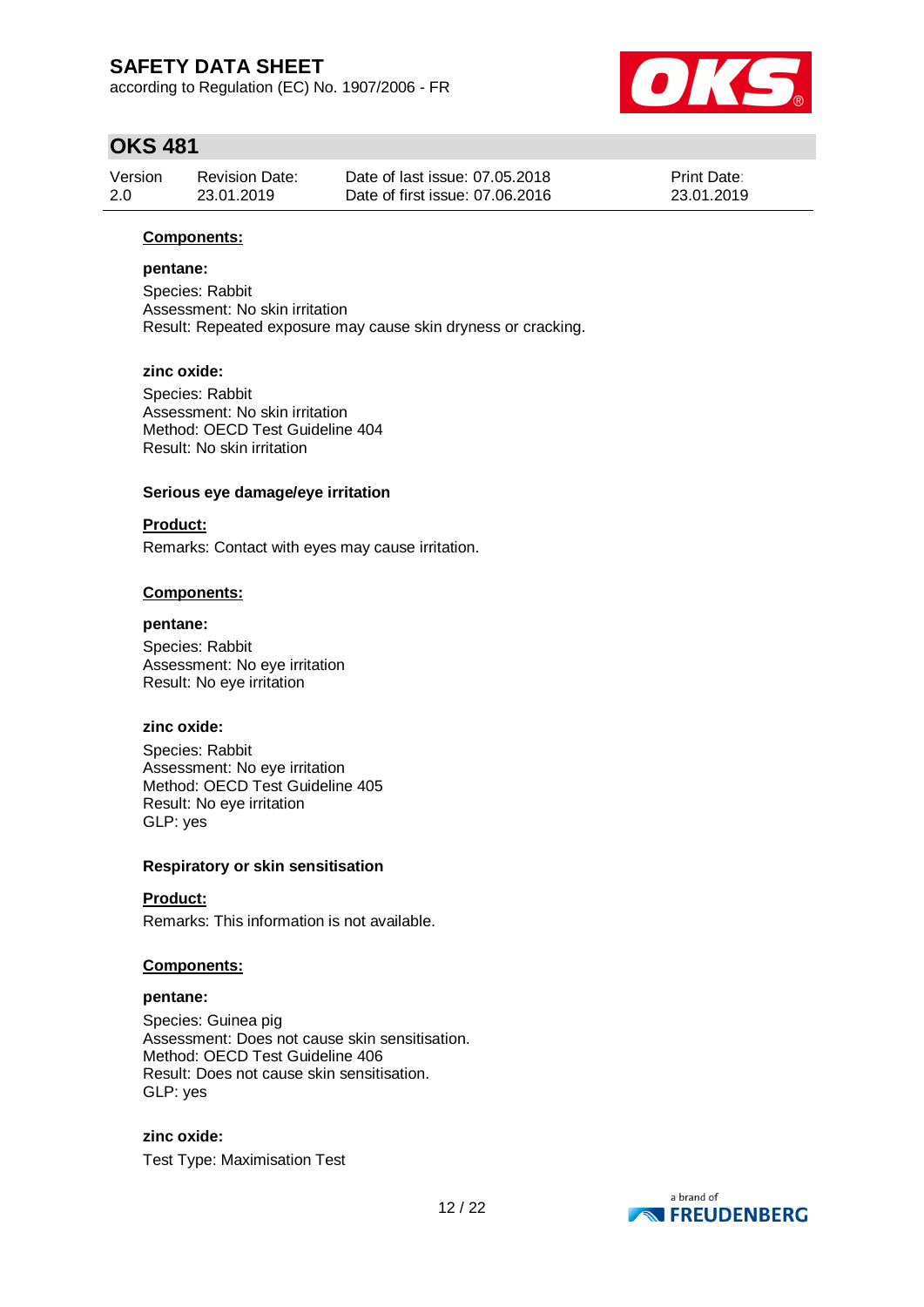according to Regulation (EC) No. 1907/2006 - FR



## **OKS 481**

| Version<br>2.0 |                 | <b>Revision Date:</b><br>23.01.2019                                                                                                                    | Date of last issue: 07.05.2018<br><b>Print Date:</b><br>Date of first issue: 07.06.2016<br>23.01.2019 |                                                                                  |  |  |
|----------------|-----------------|--------------------------------------------------------------------------------------------------------------------------------------------------------|-------------------------------------------------------------------------------------------------------|----------------------------------------------------------------------------------|--|--|
|                | GLP: yes        | Species: Guinea pig<br>Assessment: Does not cause skin sensitisation.<br>Method: OECD Test Guideline 406<br>Result: Does not cause skin sensitisation. |                                                                                                       |                                                                                  |  |  |
|                |                 | Germ cell mutagenicity                                                                                                                                 |                                                                                                       |                                                                                  |  |  |
|                | Product:        |                                                                                                                                                        |                                                                                                       |                                                                                  |  |  |
|                |                 | Genotoxicity in vitro                                                                                                                                  |                                                                                                       | : Remarks: No data available                                                     |  |  |
|                |                 | Genotoxicity in vivo                                                                                                                                   |                                                                                                       | : Remarks: No data available                                                     |  |  |
|                |                 | Components:                                                                                                                                            |                                                                                                       |                                                                                  |  |  |
|                | zinc oxide:     |                                                                                                                                                        |                                                                                                       |                                                                                  |  |  |
|                | sessment        | Germ cell mutagenicity-As-                                                                                                                             | ÷.                                                                                                    | Tests on bacterial or mammalian cell cultures did not show<br>mutagenic effects. |  |  |
|                |                 | Carcinogenicity                                                                                                                                        |                                                                                                       |                                                                                  |  |  |
|                | <b>Product:</b> | Remarks: No data available                                                                                                                             |                                                                                                       |                                                                                  |  |  |
|                |                 | Components:                                                                                                                                            |                                                                                                       |                                                                                  |  |  |
|                | zinc oxide:     |                                                                                                                                                        |                                                                                                       |                                                                                  |  |  |
|                | ment            | Carcinogenicity - Assess-                                                                                                                              |                                                                                                       | : Not classifiable as a human carcinogen.                                        |  |  |
|                |                 | <b>Reproductive toxicity</b>                                                                                                                           |                                                                                                       |                                                                                  |  |  |
|                | <b>Product:</b> |                                                                                                                                                        |                                                                                                       |                                                                                  |  |  |
|                |                 | Effects on fertility                                                                                                                                   |                                                                                                       | Remarks: No data available                                                       |  |  |
|                | ment            | Effects on foetal develop-                                                                                                                             |                                                                                                       | Remarks: No data available                                                       |  |  |
|                |                 | Components:                                                                                                                                            |                                                                                                       |                                                                                  |  |  |
|                | zinc oxide:     |                                                                                                                                                        |                                                                                                       |                                                                                  |  |  |
|                | sessment        | Reproductive toxicity - As-                                                                                                                            | ÷.                                                                                                    | No toxicity to reproduction<br>No toxicity to reproduction                       |  |  |

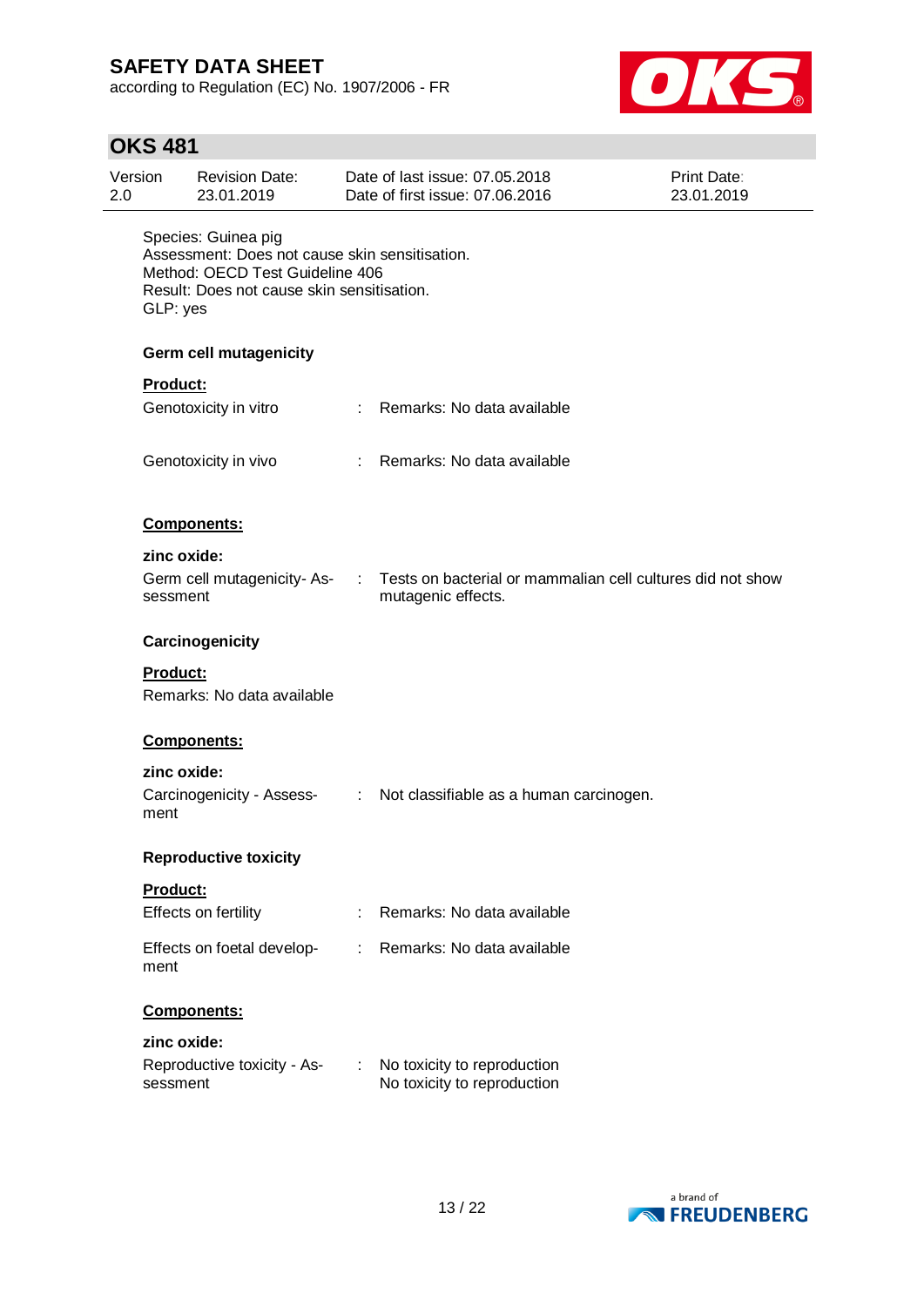according to Regulation (EC) No. 1907/2006 - FR



### **OKS 481**

| Version | <b>Revision Date:</b> | Date of last issue: 07.05.2018  | <b>Print Date:</b> |
|---------|-----------------------|---------------------------------|--------------------|
| 2.0     | 23.01.2019            | Date of first issue: 07.06.2016 | 23.01.2019         |

#### **STOT - single exposure**

#### **Components:**

#### **pentane:**

Exposure routes: Inhalation

Target Organs: Central nervous system, Narcotic effects

Assessment: May cause drowsiness or dizziness., The substance or mixture is classified as specific target organ toxicant, single exposure, category 3 with narcotic effects.

#### **zinc oxide:**

Assessment: The substance or mixture is not classified as specific target organ toxicant, single exposure.

#### **STOT - repeated exposure**

#### **Components:**

#### **zinc oxide:**

Assessment: The substance or mixture is not classified as specific target organ toxicant, repeated exposure.

#### **Repeated dose toxicity**

### **Product:**

Remarks: This information is not available.

#### **Aspiration toxicity**

**Product:**

May be fatal if swallowed and enters airways.

#### **Components:**

**pentane:** May be fatal if swallowed and enters airways.

#### **zinc oxide:**

No aspiration toxicity classification

#### **Further information**

#### **Product:**

Remarks: Ingestion causes irritation of upper respiratory system and gastrointestinal disturbance.

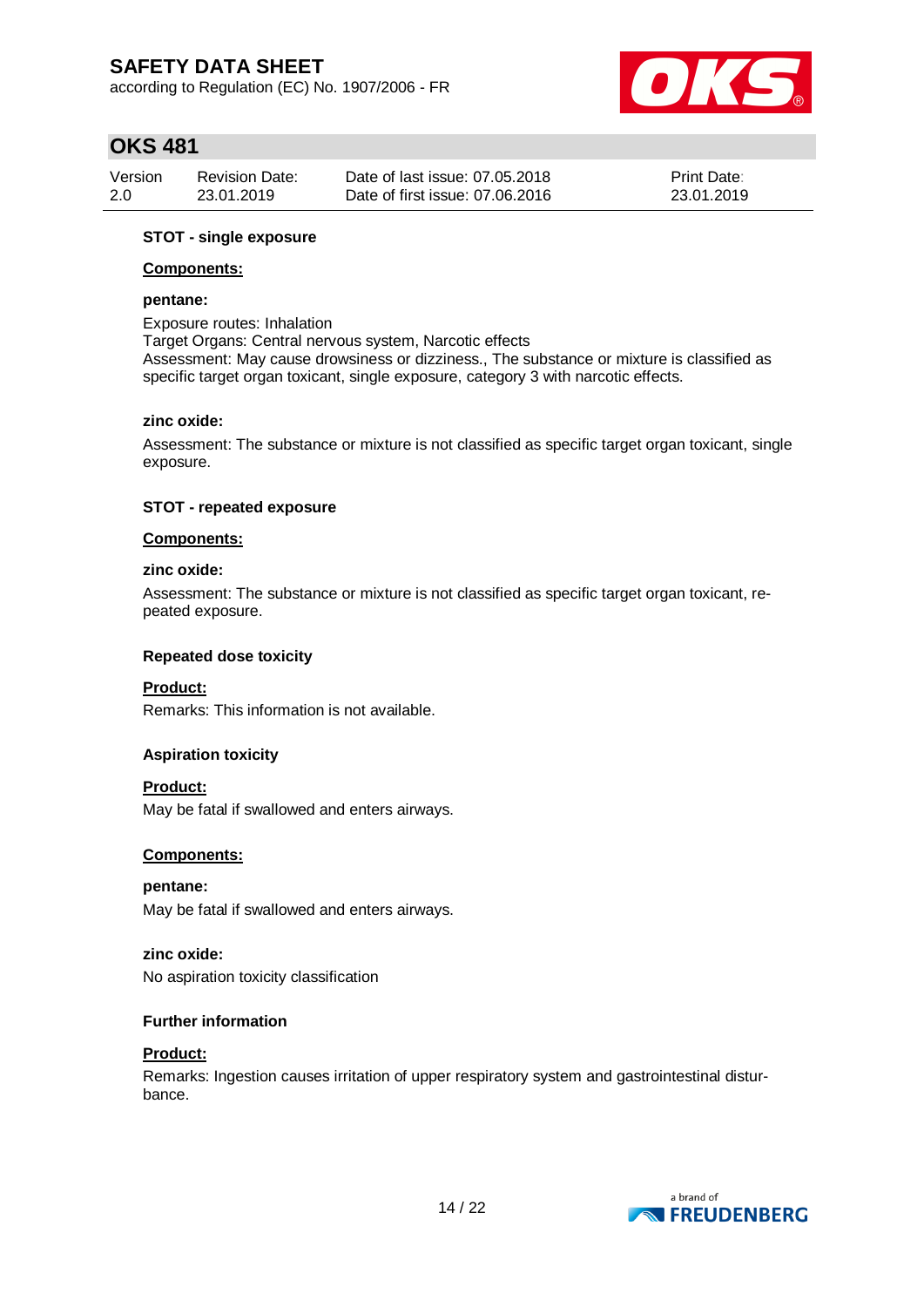according to Regulation (EC) No. 1907/2006 - FR



## **OKS 481**

| Version | <b>Revision Date:</b> | Date of last issue: 07,05,2018  | <b>Print Date:</b> |
|---------|-----------------------|---------------------------------|--------------------|
| 2.0     | 23.01.2019            | Date of first issue: 07.06.2016 | 23.01.2019         |

### **SECTION 12: Ecological information**

### **12.1 Toxicity**

|  | Product: |  |  |  |
|--|----------|--|--|--|
|  |          |  |  |  |

| Toxicity to fish                                                                    |   | Remarks: Toxic to aquatic organisms, may cause long-term<br>adverse effects in the aquatic environment.                                                             |
|-------------------------------------------------------------------------------------|---|---------------------------------------------------------------------------------------------------------------------------------------------------------------------|
| Toxicity to daphnia and other : Remarks: No data available<br>aquatic invertebrates |   |                                                                                                                                                                     |
| Toxicity to algae                                                                   |   | Remarks: No data available                                                                                                                                          |
| Toxicity to microorganisms                                                          |   | Remarks: No data available                                                                                                                                          |
| Components:                                                                         |   |                                                                                                                                                                     |
| pentane:                                                                            |   |                                                                                                                                                                     |
| <b>Ecotoxicology Assessment</b>                                                     |   |                                                                                                                                                                     |
| Chronic aquatic toxicity                                                            | ÷ | Toxic to aquatic life with long lasting effects.                                                                                                                    |
| zinc oxide:                                                                         |   |                                                                                                                                                                     |
| Toxicity to fish                                                                    |   | LC50 (Danio rerio (zebra fish)): 1,55 mg/l<br>Exposure time: 96 h<br>Test Type: static test                                                                         |
| Toxicity to daphnia and other :<br>aquatic invertebrates                            |   | EC50 (Daphnia magna (Water flea)): 1 mg/l<br>Exposure time: 48 h<br>Test Type: static test<br>Method: OECD Test Guideline 202                                       |
| Toxicity to algae                                                                   |   | EC50 (Pseudokirchneriella subcapitata (green algae)): 0,136<br>mg/l<br>Exposure time: 72 h<br>Test Type: static test<br>Method: OECD Test Guideline 201<br>GLP: yes |
| M-Factor (Acute aquatic tox- :<br>icity)                                            |   | 1                                                                                                                                                                   |
| Toxicity to microorganisms                                                          |   | EC50 (activated sludge): > 1.000 mg/l<br>Exposure time: 3 h<br>Method: OECD Test Guideline 209<br>GLP: yes                                                          |
| Toxicity to daphnia and other<br>aquatic invertebrates (Chron-<br>ic toxicity)      |   | $0,04$ mg/l<br>Exposure time: 21 d<br>Species: Daphnia magna (Water flea)                                                                                           |

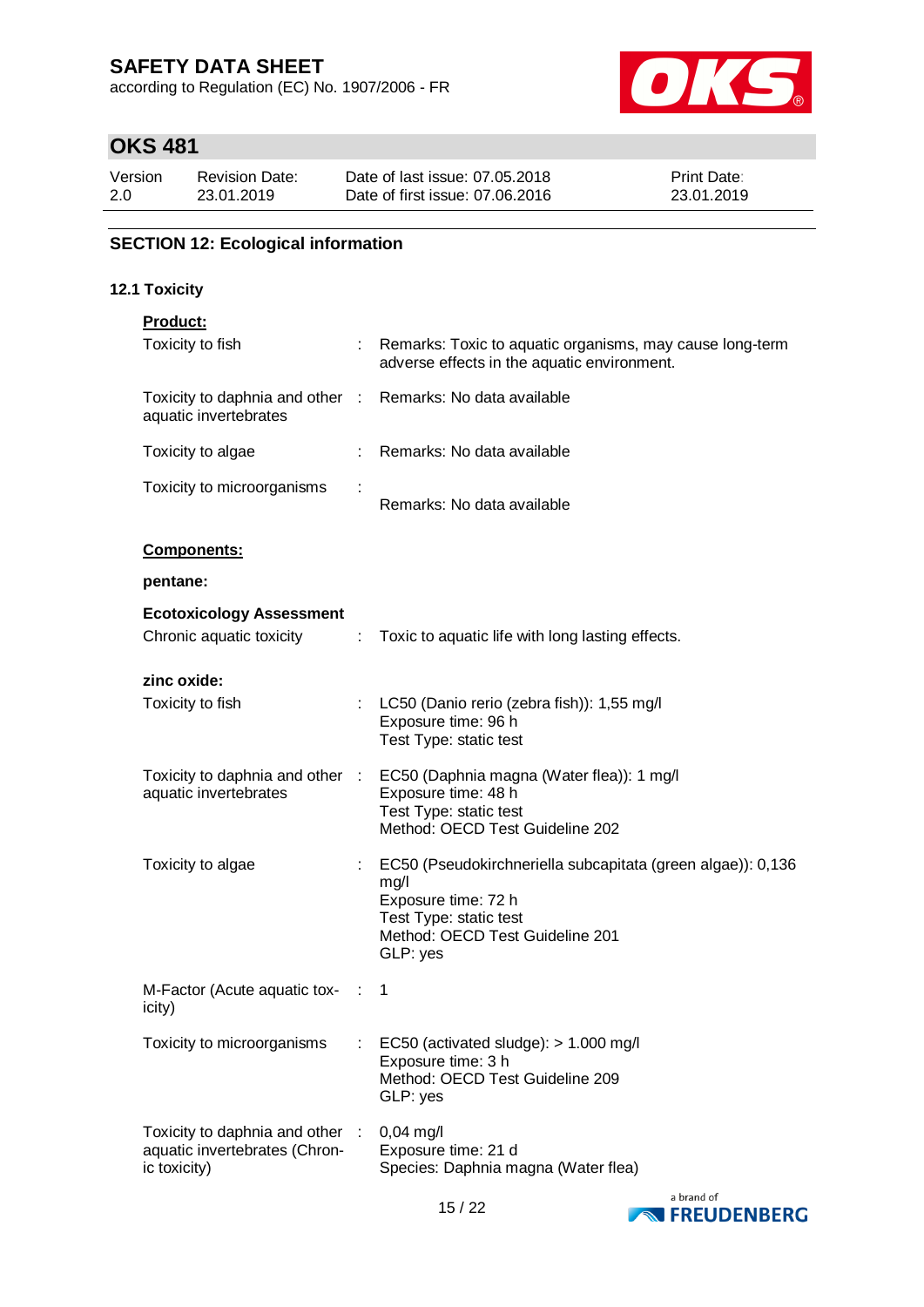according to Regulation (EC) No. 1907/2006 - FR



## **OKS 481**

| 2.0 | Version       | <b>Revision Date:</b><br>23.01.2019 |                | Date of last issue: 07.05.2018<br>Date of first issue: 07.06.2016                                                                                                                                                       | <b>Print Date:</b><br>23.01.2019 |
|-----|---------------|-------------------------------------|----------------|-------------------------------------------------------------------------------------------------------------------------------------------------------------------------------------------------------------------------|----------------------------------|
|     |               |                                     |                | Test Type: semi-static test<br>Method: OECD Test Guideline 211                                                                                                                                                          |                                  |
|     | toxicity)     | M-Factor (Chronic aquatic           | $\therefore$ 1 |                                                                                                                                                                                                                         |                                  |
|     |               | 12.2 Persistence and degradability  |                |                                                                                                                                                                                                                         |                                  |
|     | Product:      |                                     |                |                                                                                                                                                                                                                         |                                  |
|     |               | Biodegradability                    |                | : Remarks: No data available                                                                                                                                                                                            |                                  |
|     | ty            |                                     |                | Physico-chemical removabili- : Remarks: No data available                                                                                                                                                               |                                  |
|     |               | Components:                         |                |                                                                                                                                                                                                                         |                                  |
|     | pentane:      |                                     |                |                                                                                                                                                                                                                         |                                  |
|     |               | Biodegradability                    | ÷.             | Test Type: aerobic<br>Inoculum: activated sludge<br>Result: rapidly biodegradable<br>Biodegradation: 87 %<br>Method: OECD Test Guideline 301F<br>GLP: yes                                                               |                                  |
|     |               |                                     |                |                                                                                                                                                                                                                         |                                  |
|     | zinc oxide:   | Biodegradability                    | ÷.             | Remarks: The methods for determining biodegradability are<br>not applicable to inorganic substances.                                                                                                                    |                                  |
|     |               | 12.3 Bioaccumulative potential      |                |                                                                                                                                                                                                                         |                                  |
|     | Product:      |                                     |                |                                                                                                                                                                                                                         |                                  |
|     |               | <b>Bioaccumulation</b>              |                | Remarks: This mixture contains no substance considered to<br>be persistent, bioaccumulating and toxic (PBT).<br>This mixture contains no substance considered to be very<br>persistent and very bioaccumulating (vPvB). |                                  |
|     |               | Components:                         |                |                                                                                                                                                                                                                         |                                  |
|     | propane:      |                                     |                |                                                                                                                                                                                                                         |                                  |
|     | octanol/water | Partition coefficient: n-           |                | log Pow: 2,36                                                                                                                                                                                                           |                                  |
|     | isobutane:    |                                     |                |                                                                                                                                                                                                                         |                                  |
|     | octanol/water | Partition coefficient: n-           | ÷.             | log Pow: 2,88<br>Method: OECD Test Guideline 107                                                                                                                                                                        |                                  |
|     | butane:       |                                     |                |                                                                                                                                                                                                                         |                                  |
|     |               | Partition coefficient: n-           |                | log Pow: 2,89                                                                                                                                                                                                           |                                  |

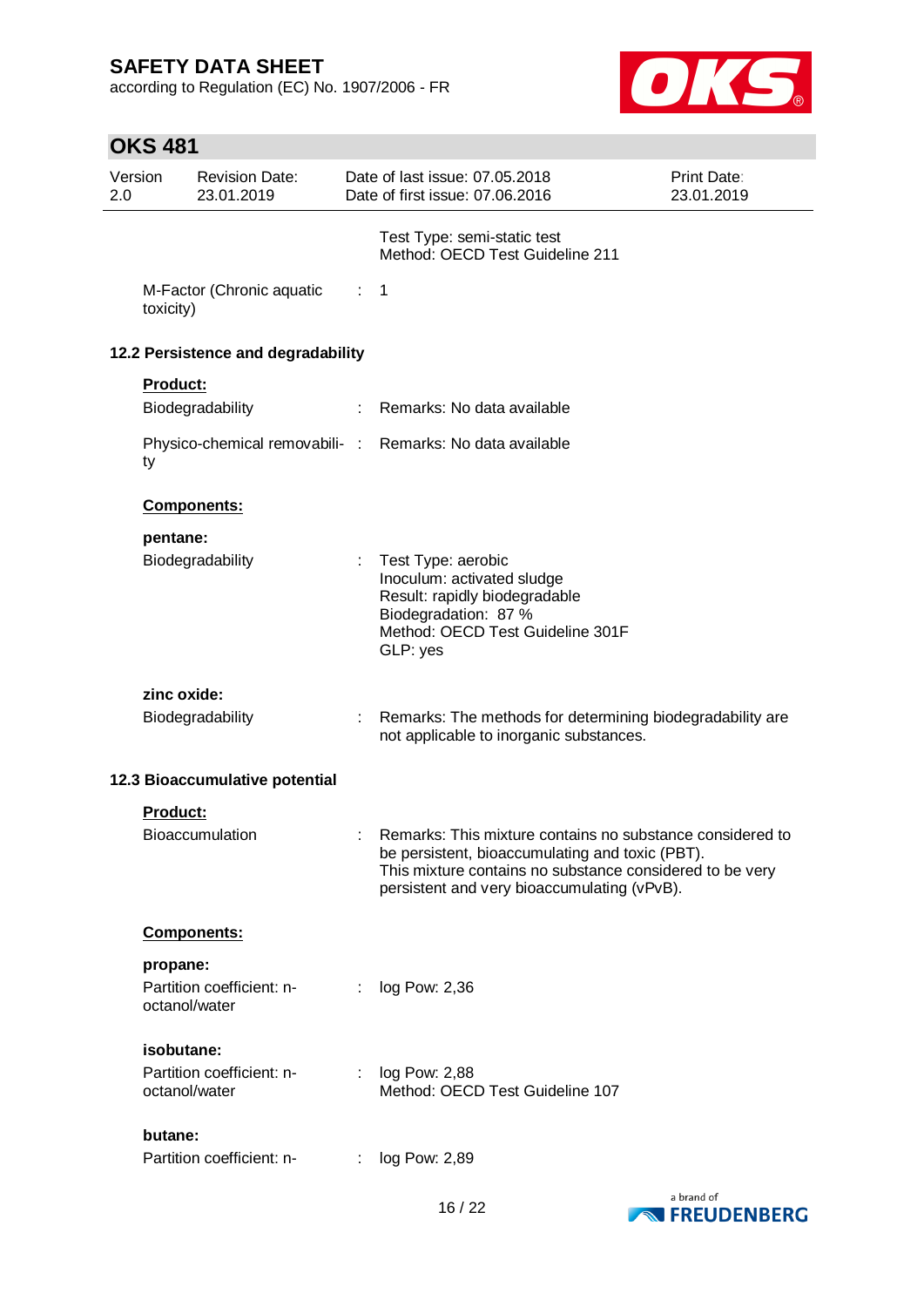according to Regulation (EC) No. 1907/2006 - FR



### **OKS 481**

| Version<br>2.0                                     |                         | <b>Revision Date:</b><br>23.01.2019     |                                                                                                                                                                                                            | Date of last issue: 07.05.2018<br>Date of first issue: 07,06,2016                | Print Date:<br>23.01.2019 |  |
|----------------------------------------------------|-------------------------|-----------------------------------------|------------------------------------------------------------------------------------------------------------------------------------------------------------------------------------------------------------|----------------------------------------------------------------------------------|---------------------------|--|
|                                                    | octanol/water           |                                         |                                                                                                                                                                                                            | Method: OECD Test Guideline 107                                                  |                           |  |
|                                                    |                         | 12.4 Mobility in soil                   |                                                                                                                                                                                                            |                                                                                  |                           |  |
|                                                    | <b>Product:</b>         |                                         |                                                                                                                                                                                                            |                                                                                  |                           |  |
|                                                    | Mobility                |                                         |                                                                                                                                                                                                            | Remarks: No data available                                                       |                           |  |
| Distribution among environ-<br>mental compartments |                         |                                         | : Remarks: No data available                                                                                                                                                                               |                                                                                  |                           |  |
|                                                    |                         | 12.5 Results of PBT and vPvB assessment |                                                                                                                                                                                                            |                                                                                  |                           |  |
|                                                    | <b>Product:</b>         |                                         |                                                                                                                                                                                                            |                                                                                  |                           |  |
| Assessment                                         |                         |                                         | This substance/mixture contains no components considered<br>to be either persistent, bioaccumulative and toxic (PBT), or<br>very persistent and very bioaccumulative (vPvB) at levels of<br>0.1% or higher |                                                                                  |                           |  |
|                                                    |                         | Components:                             |                                                                                                                                                                                                            |                                                                                  |                           |  |
|                                                    | zinc oxide:             |                                         |                                                                                                                                                                                                            |                                                                                  |                           |  |
|                                                    | Assessment              |                                         | ÷                                                                                                                                                                                                          | Remarks: Not applicable                                                          |                           |  |
| 12.6 Other adverse effects                         |                         |                                         |                                                                                                                                                                                                            |                                                                                  |                           |  |
|                                                    | <b>Product:</b><br>tion |                                         |                                                                                                                                                                                                            | Additional ecological informa-: Toxic to aquatic life with long lasting effects. |                           |  |

### **SECTION 13: Disposal considerations**

#### **13.1 Waste treatment methods**

| Product                | Waste codes should be assigned by the user based on the<br>application for which the product was used.                                                                                                              |  |
|------------------------|---------------------------------------------------------------------------------------------------------------------------------------------------------------------------------------------------------------------|--|
|                        | Do not dispose of with domestic refuse.<br>Dispose of as hazardous waste in compliance with local and<br>national regulations.                                                                                      |  |
| Contaminated packaging | Packaging that is not properly emptied must be disposed of as<br>the unused product.<br>Offer empty spray cans to an established disposal company.<br>Pressurized container: Do not pierce or burn, even after use. |  |
|                        | The following Waste Codes are only suggestions:                                                                                                                                                                     |  |

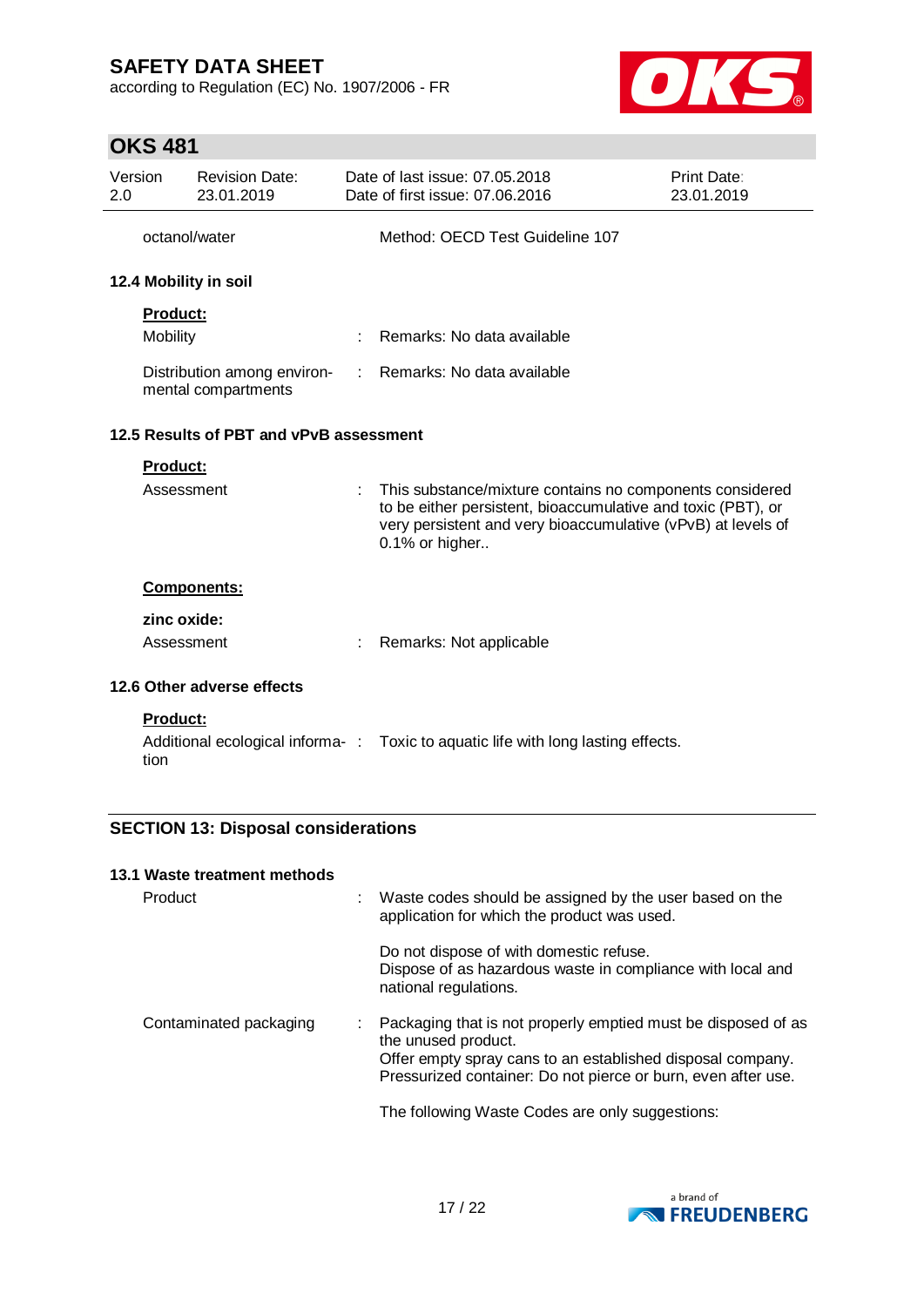according to Regulation (EC) No. 1907/2006 - FR



## **OKS 481**

| Version | <b>Revision Date:</b> | Date of last issue: 07.05.2018  | <b>Print Date:</b> |
|---------|-----------------------|---------------------------------|--------------------|
| 2.0     | 23.01.2019            | Date of first issue: 07,06,2016 | 23.01.2019         |

### **SECTION 14: Transport information**

### **14.1 UN number**

| ADR                                                                                                         |    | <b>UN 1950</b>                                      |
|-------------------------------------------------------------------------------------------------------------|----|-----------------------------------------------------|
| <b>IMDG</b>                                                                                                 |    | UN 1950                                             |
| <b>IATA</b>                                                                                                 | ۰  | <b>UN 1950</b>                                      |
| 14.2 UN proper shipping name                                                                                |    |                                                     |
| <b>ADR</b>                                                                                                  |    | <b>AEROSOLS</b>                                     |
| <b>IMDG</b>                                                                                                 |    | <b>AEROSOLS</b><br>(pentane, zinc oxide)            |
| <b>IATA</b>                                                                                                 |    | Aerosols, flammable                                 |
| 14.3 Transport hazard class(es)                                                                             |    |                                                     |
| <b>ADR</b>                                                                                                  | t. | 2                                                   |
| <b>IMDG</b>                                                                                                 |    | 2.1                                                 |
| <b>IATA</b>                                                                                                 | ŧ. | 2.1                                                 |
| 14.4 Packing group                                                                                          |    |                                                     |
| <b>ADR</b><br>Packing group<br><b>Classification Code</b><br>Labels<br>Tunnel restriction code              |    | Not assigned by regulation<br>5F<br>2.1<br>(D)      |
| <b>IMDG</b><br>Packing group<br>Labels<br>EmS Code                                                          |    | Not assigned by regulation<br>2.1<br>F-D, S-U       |
| <b>IATA (Cargo)</b><br>Packing instruction (cargo<br>aircraft)<br>Packing instruction (LQ)<br>Packing group | t. | 203<br>Y203<br>Not assigned by regulation           |
| Labels                                                                                                      |    | <b>Flammable Gas</b>                                |
| <b>IATA (Passenger)</b><br>Packing instruction (passen-<br>ger aircraft)                                    | ÷. | 203                                                 |
| Packing instruction (LQ)<br>Packing group<br>Labels                                                         |    | Y203<br>Not assigned by regulation<br>Flammable Gas |
| <b>14.5 Environmental hazards</b>                                                                           |    |                                                     |

**ADR** Environmentally hazardous : yes

#### **IMDG**

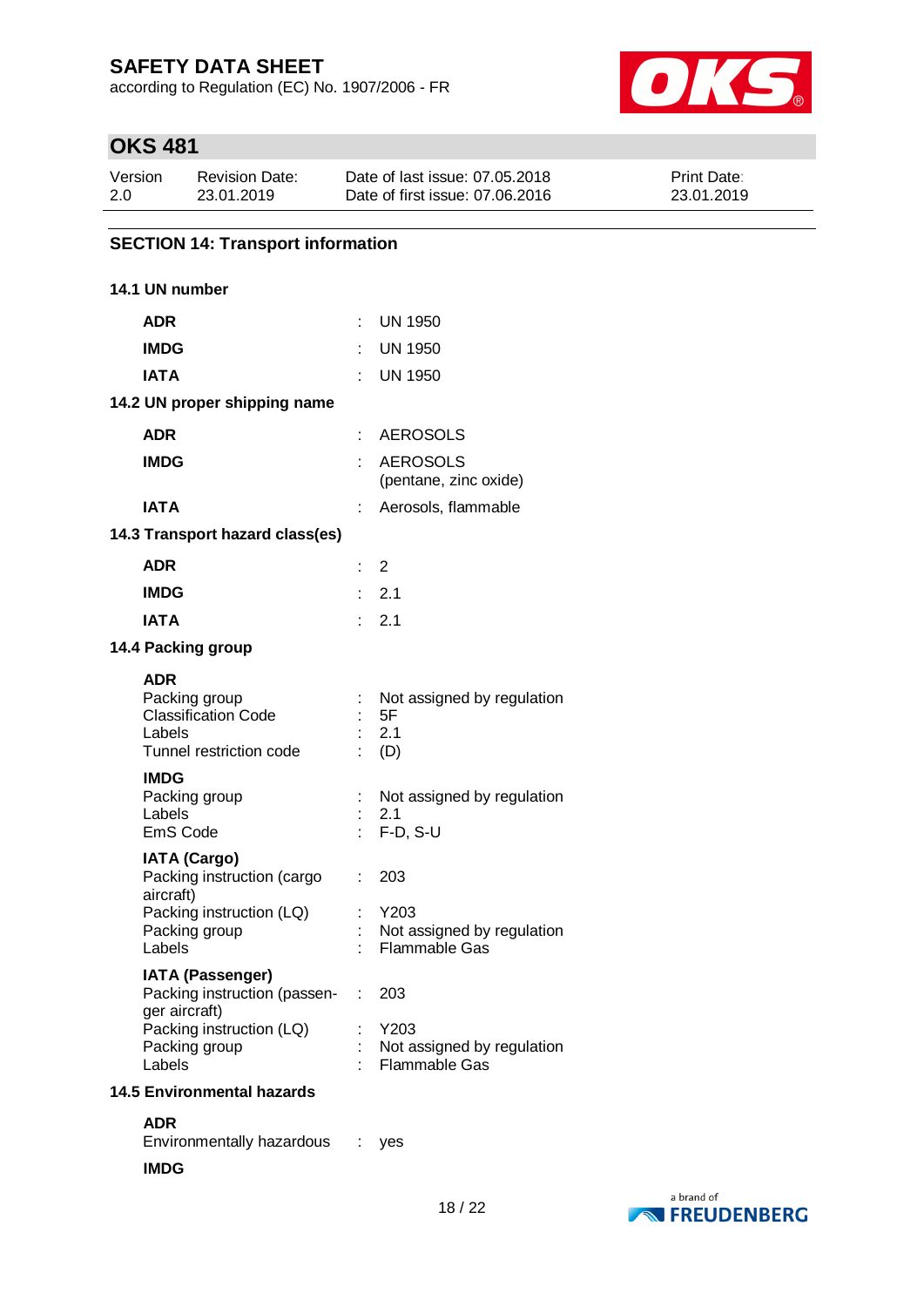according to Regulation (EC) No. 1907/2006 - FR



### **OKS 481**

| Version<br>2.0                    | <b>Revision Date:</b><br>23.01.2019                  |  | Date of last issue: 07.05.2018<br>Date of first issue: 07.06.2016       | Print Date:<br>23.01.2019 |
|-----------------------------------|------------------------------------------------------|--|-------------------------------------------------------------------------|---------------------------|
|                                   | Marine pollutant                                     |  | yes                                                                     |                           |
|                                   | <b>IATA (Passenger)</b><br>Environmentally hazardous |  | no                                                                      |                           |
|                                   | <b>IATA (Cargo)</b><br>Environmentally hazardous     |  | : no                                                                    |                           |
| 14.6 Special precautions for user |                                                      |  |                                                                         |                           |
| No special precautions required.  |                                                      |  |                                                                         |                           |
|                                   |                                                      |  | 14.7 Transport in bulk according to Annex II of Marpol and the IBC Code |                           |
|                                   |                                                      |  |                                                                         |                           |

Remarks : Not applicable for product as supplied.

### **SECTION 15: Regulatory information**

### **15.1 Safety, health and environmental regulations/legislation specific for the substance or mixture**

| REACH - Candidate List of Substances of Very High<br>Concern for Authorisation (Article 59).                                                         |    | This product does not contain sub-<br>stances of very high concern (Regu-<br>lation (EC) No 1907/2006 (REACH),<br>Article 57). |
|------------------------------------------------------------------------------------------------------------------------------------------------------|----|--------------------------------------------------------------------------------------------------------------------------------|
| REACH - List of substances subject to authorisation<br>(Annex XIV)                                                                                   |    | Not applicable                                                                                                                 |
| Regulation (EC) No 1005/2009 on substances that dep-<br>lete the ozone layer                                                                         | ÷  | Not applicable                                                                                                                 |
| Regulation (EC) No 850/2004 on persistent organic pol-<br>lutants                                                                                    | ÷  | Not applicable                                                                                                                 |
| Regulation (EC) No 649/2012 of the European Parlia-<br>ment and the Council concerning the export and import<br>of dangerous chemicals               | ÷. | Not applicable                                                                                                                 |
| REACH - Restrictions on the manufacture, placing on<br>the market and use of certain dangerous substances,<br>preparations and articles (Annex XVII) |    | Not applicable                                                                                                                 |

Seveso III: Directive 2012/18/EU of the European Parliament and of the Council on the control of major-accident hazards involving dangerous substances.

|                  |                                        | Quantity 1 | Quantity 2 |
|------------------|----------------------------------------|------------|------------|
| P <sub>3</sub> a | FLAMMABLE AEROSOLS 150 t               |            | 500 t      |
| P <sub>2</sub>   |                                        |            |            |
| E <sub>2</sub>   |                                        |            |            |
| E <sub>2</sub>   | <b>ENVIRONMENTAL</b><br><b>HAZARDS</b> | 200t       | 500t       |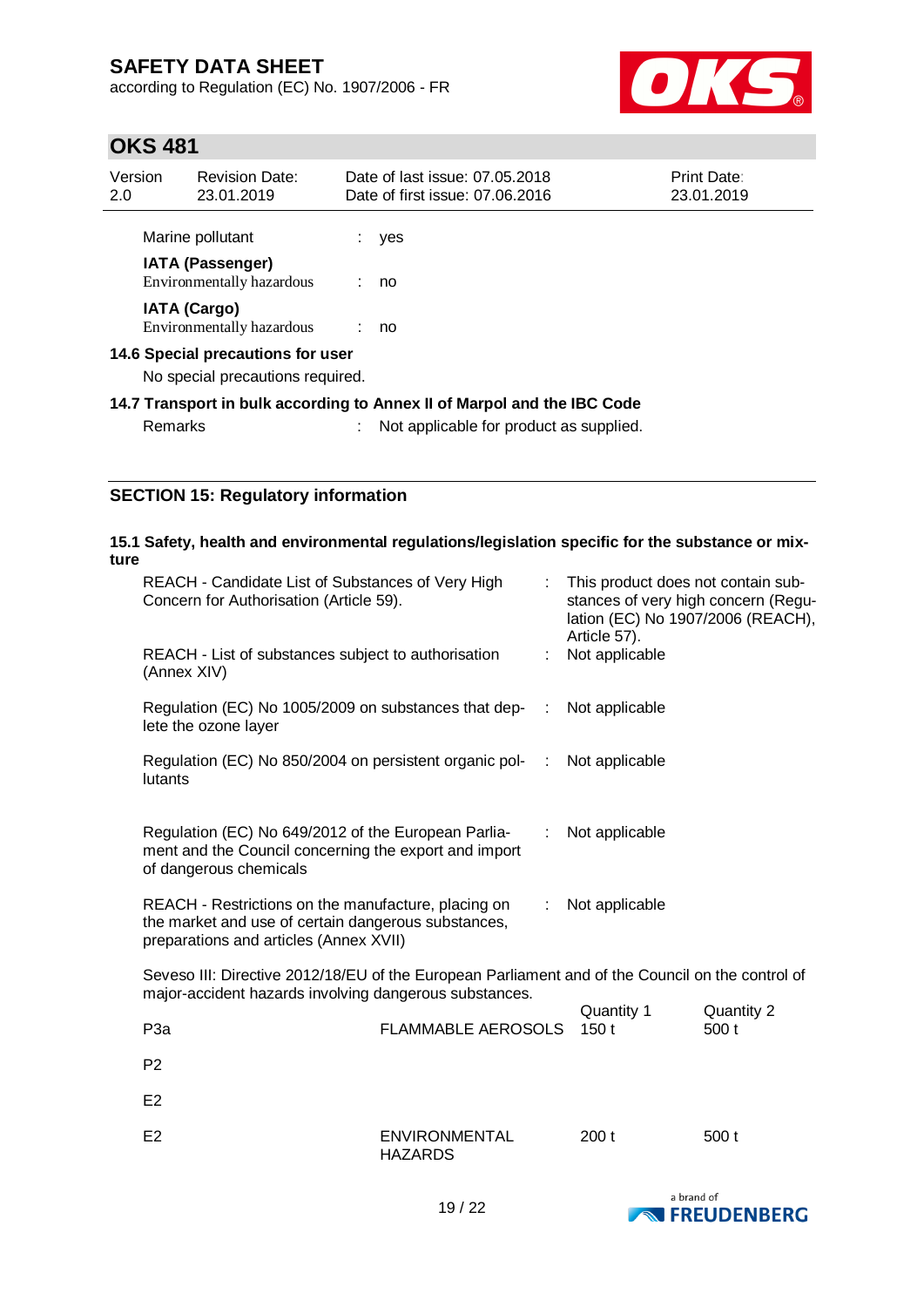according to Regulation (EC) No. 1907/2006 - FR



### **OKS 481**

| Version<br>2.0 | <b>Revision Date:</b><br>23.01.2019                                                            |   | Date of last issue: 07.05.2018<br>Date of first issue: 07.06.2016                                                                                                                                                                                                                                                                                                                                                              |         | Print Date:<br>23.01.2019 |
|----------------|------------------------------------------------------------------------------------------------|---|--------------------------------------------------------------------------------------------------------------------------------------------------------------------------------------------------------------------------------------------------------------------------------------------------------------------------------------------------------------------------------------------------------------------------------|---------|---------------------------|
| 34             |                                                                                                |   | Petroleum products: (a)<br>gasolines and naphthas,<br>(b) kerosenes (including jet<br>fuels), (c) gas oils (includ-<br>ing diesel fuels, home<br>heating oils and gas oil<br>blending streams), (d)<br>heavy fuel oils (e) alterna-<br>tive fuels serving the same<br>purposes and with similar<br>properties as regards<br>flammability and environ-<br>mental hazards as the<br>products referred to in<br>points (a) to (d) | 2.500 t | 25.000 t                  |
|                | <b>Occupational Illnesses (R-</b><br>461-3, France)                                            | ÷ | 84                                                                                                                                                                                                                                                                                                                                                                                                                             |         |                           |
|                | Installations classified for the<br>protection of the environment<br>(Environment Code R511-9) |   | 4320, 1421, 4511, 4718, 4734                                                                                                                                                                                                                                                                                                                                                                                                   |         |                           |
|                | Volatile organic compounds                                                                     |   | Directive 2010/75/EU of 24 November 2010 on industrial<br>emissions (integrated pollution prevention and control)<br>Volatile organic compounds (VOC) content: 82,5 %<br>Remarks: VOC content excluding water                                                                                                                                                                                                                  |         |                           |

Other regulations:

Take note of Directive 94/33/EC on the protection of young people at work or stricter national regulations, where applicable.

#### **15.2 Chemical safety assessment**

This information is not available.

### **SECTION 16: Other information**

#### **Full text of H-Statements**

| H <sub>220</sub> | Extremely flammable gas.                              |
|------------------|-------------------------------------------------------|
| H <sub>225</sub> | Highly flammable liquid and vapour.                   |
| H <sub>280</sub> | Contains gas under pressure; may explode if heated.   |
| H304             | May be fatal if swallowed and enters airways.         |
| H336             | May cause drowsiness or dizziness.                    |
| H400             | : Very toxic to aquatic life.                         |
| H410             | Very toxic to aquatic life with long lasting effects. |
| H411             | Toxic to aquatic life with long lasting effects.      |

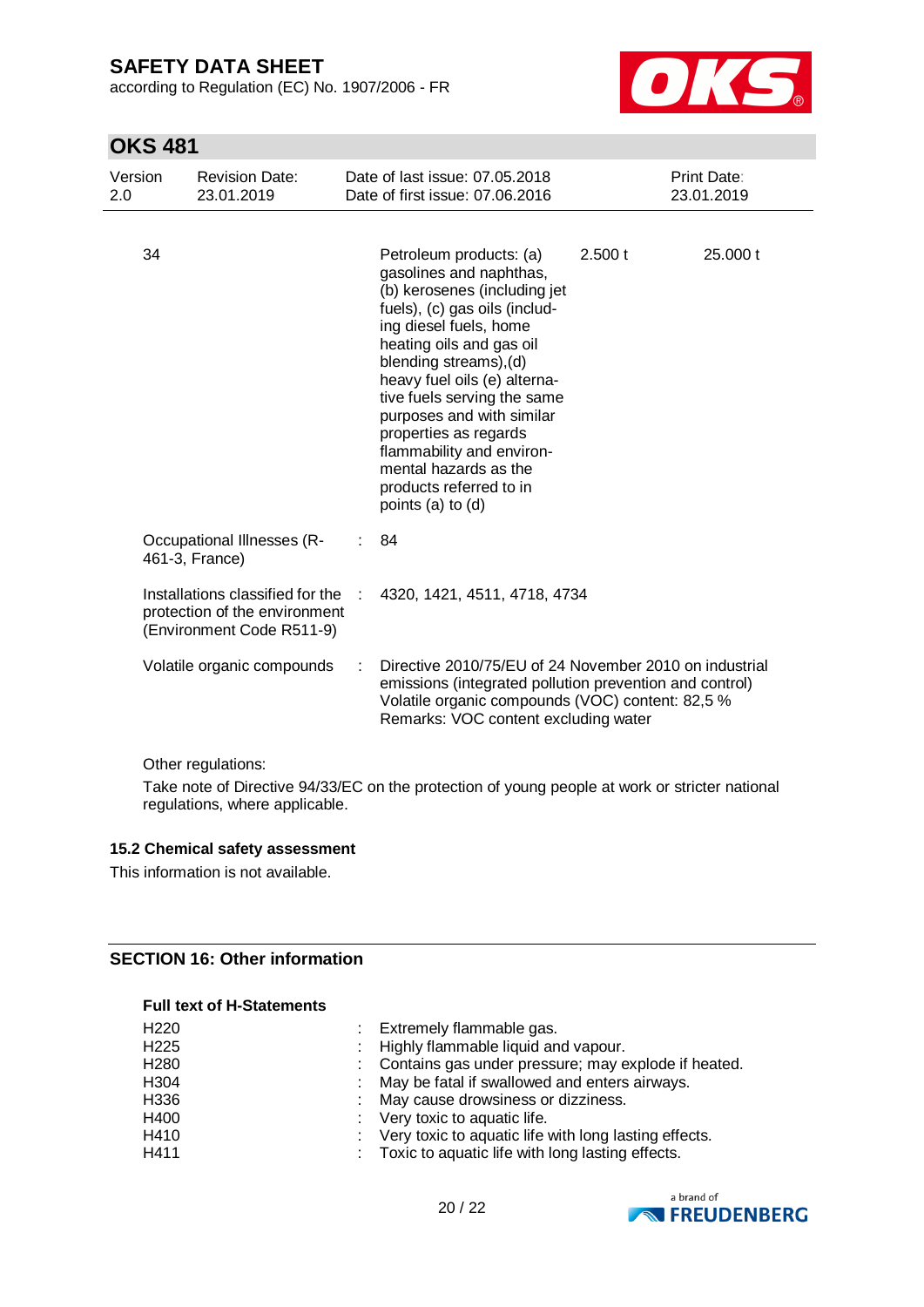according to Regulation (EC) No. 1907/2006 - FR



### **OKS 481**

| Version | <b>Revision Date:</b> |
|---------|-----------------------|
| 2.0     | 23.01.2019            |

Date of last issue: 07.05.2018 Date of first issue: 07.06.2016

Print Date: 23.01.2019

#### **Full text of other abbreviations**

Note C : Some organic substances may be marketed either in a specific isomeric form or as a mixture of several isomers. In this case the supplier must state on the label whether the substance is a specific isomer or a mixture of isomers. Note U (table 3.1) : When put on the market gases have to be classified as "Gases under pressure", in one of the groups compressed gas, liquefied gas, refrigerated liquefied gas or dissolved gas. The group depends on the physical state in which the gas is packaged and therefore has to be assigned case by case.

ADN - European Agreement concerning the International Carriage of Dangerous Goods by Inland Waterways; ADR - European Agreement concerning the International Carriage of Dangerous Goods by Road; AICS - Australian Inventory of Chemical Substances; ASTM - American Society for the Testing of Materials; bw - Body weight; CLP - Classification Labelling Packaging Regulation; Regulation (EC) No 1272/2008; CMR - Carcinogen, Mutagen or Reproductive Toxicant; DIN - Standard of the German Institute for Standardisation; DSL - Domestic Substances List (Canada); ECHA - European Chemicals Agency; EC-Number - European Community number; ECx - Concentration associated with x% response; ELx - Loading rate associated with x% response; EmS - Emergency Schedule; ENCS - Existing and New Chemical Substances (Japan); ErCx - Concentration associated with x% growth rate response; GHS - Globally Harmonized System; GLP - Good Laboratory Practice; IARC - International Agency for Research on Cancer; IATA - International Air Transport Association; IBC - International Code for the Construction and Equipment of Ships carrying Dangerous Chemicals in Bulk; IC50 - Half maximal inhibitory concentration; ICAO - International Civil Aviation Organization; IECSC - Inventory of Existing Chemical Substances in China; IMDG - International Maritime Dangerous Goods; IMO - International Maritime Organization; ISHL - Industrial Safety and Health Law (Japan); ISO - International Organisation for Standardization; KECI - Korea Existing Chemicals Inventory; LC50 - Lethal Concentration to 50 % of a test population; LD50 - Lethal Dose to 50% of a test population (Median Lethal Dose); MARPOL - International Convention for the Prevention of Pollution from Ships; n.o.s. - Not Otherwise Specified; NO(A)EC - No Observed (Adverse) Effect Concentration; NO(A)EL - No Observed (Adverse) Effect Level; NOELR - No Observable Effect Loading Rate; NZIoC - New Zealand Inventory of Chemicals; OECD - Organization for Economic Co-operation and Development; OPPTS - Office of Chemical Safety and Pollution Prevention; PBT - Persistent, Bioaccumulative and Toxic substance; PICCS - Philippines Inventory of Chemicals and Chemical Substances; (Q)SAR - (Quantitative) Structure Activity Relationship; REACH - Regulation (EC) No 1907/2006 of the European Parliament and of the Council concerning the Registration, Evaluation, Authorisation and Restriction of Chemicals; RID - Regulations concerning the International Carriage of Dangerous Goods by Rail; SADT - Self-Accelerating Decomposition Temperature; SDS - Safety Data Sheet; SVHC - Substance of Very High Concern; TCSI - Taiwan Chemical Substance Inventory; TRGS - Technical Rule for Hazardous Substances; TSCA - Toxic Substances Control Act (United States); UN - United Nations; vPvB - Very Persistent and Very Bioaccumulative

#### **Further information**

**Classification of the mixture: Classification procedure:**

Aerosol 1 **H222, H229** Based on product data or assessment